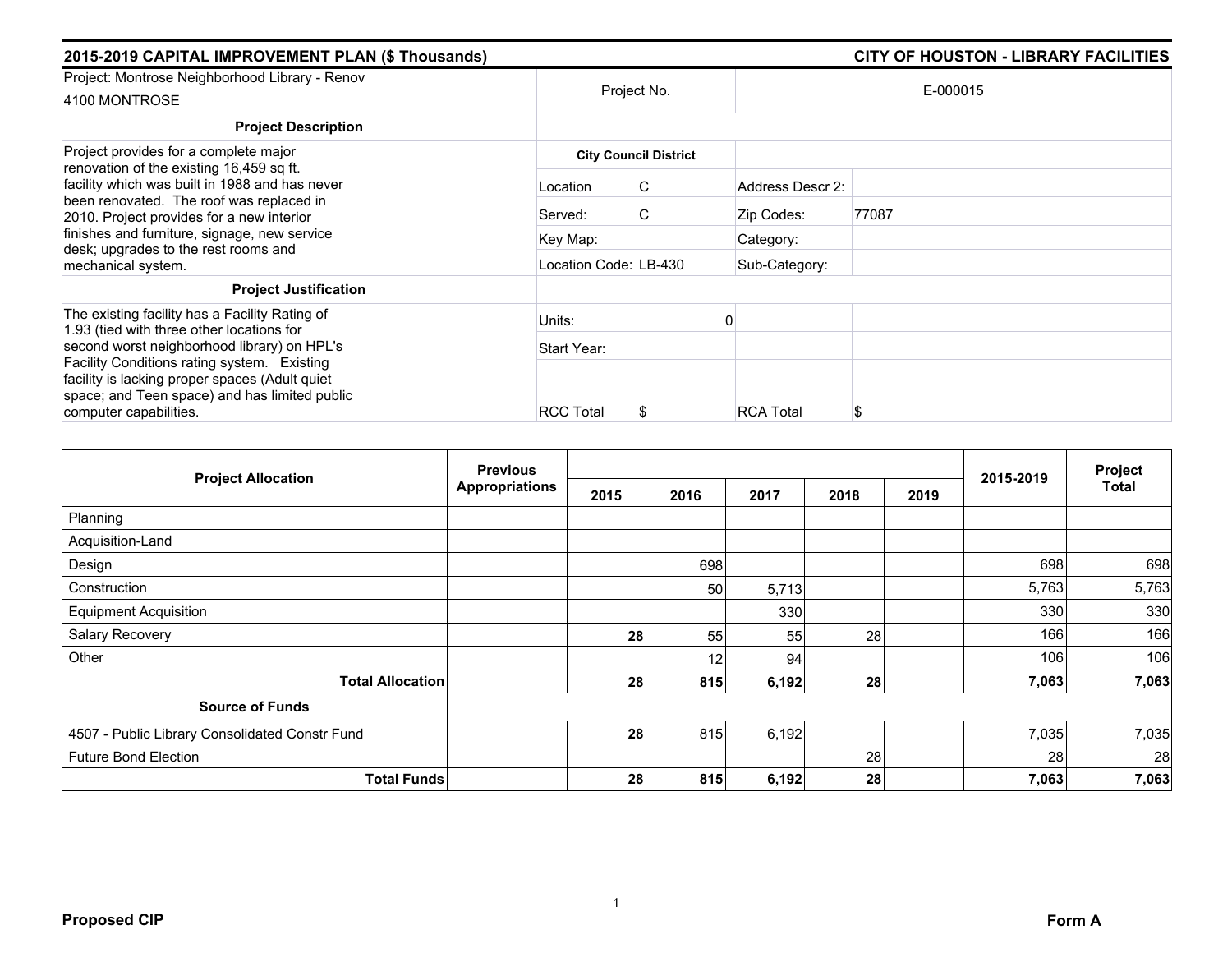| 2015-2019 CAPITAL IMPROVEMENT PLAN (\$ Thousands)                                                                                                                                                                                                     |                       | <b>CITY OF HOUSTON - LIBRARY FACILITIES</b> |                  |          |  |
|-------------------------------------------------------------------------------------------------------------------------------------------------------------------------------------------------------------------------------------------------------|-----------------------|---------------------------------------------|------------------|----------|--|
| Project: Jungman Neighborhood Library - Renov<br>5830 WESTHEIMER                                                                                                                                                                                      |                       | Project No.                                 |                  | E-000047 |  |
| <b>Project Description</b>                                                                                                                                                                                                                            |                       |                                             |                  |          |  |
| Project provides for a complete renovation of the existing 18,530 sq                                                                                                                                                                                  |                       | <b>City Council District</b>                |                  |          |  |
| ft. neighborhood library which was built in 1975 and was renovated<br>for accessibility only in 2009.                                                                                                                                                 | Location              | G                                           | Address Descr 2: |          |  |
|                                                                                                                                                                                                                                                       | Served:               | G                                           | Zip Codes:       | 77057    |  |
|                                                                                                                                                                                                                                                       | Key Map:              |                                             | Category:        |          |  |
|                                                                                                                                                                                                                                                       | Location Code: LB-439 |                                             | Sub-Category:    |          |  |
| <b>Project Justification</b>                                                                                                                                                                                                                          |                       |                                             |                  |          |  |
| The existing facility has a Facility Rating of 2.00 (tied for fifth<br>worst neighborhood library) on HPL's Facility Conditions rating<br>system. Mechanical system and interior finishes are nearing end<br>of life. Functional layout is out dated. | Units:                |                                             |                  |          |  |
|                                                                                                                                                                                                                                                       | Start Year:           |                                             | 2014             |          |  |
|                                                                                                                                                                                                                                                       | <b>RCC Total</b>      | S                                           | <b>RCA Total</b> | \$       |  |

| <b>Project Allocation</b>                      | <b>Previous</b>       |      |      |      | Project |      |           |       |
|------------------------------------------------|-----------------------|------|------|------|---------|------|-----------|-------|
|                                                | <b>Appropriations</b> | 2015 | 2016 | 2017 | 2018    | 2019 | 2015-2019 | Total |
| Planning                                       |                       |      |      |      |         |      |           |       |
| Acquisition-Land                               |                       |      |      |      |         |      |           |       |
| Design                                         | 715                   |      |      |      |         |      |           | 715   |
| Construction                                   | 6,044                 |      |      |      |         |      |           | 6,044 |
| <b>Equipment Acquisition</b>                   |                       |      |      |      |         |      |           |       |
| Salary Recovery                                |                       | 28   |      |      |         |      | 28        | 28    |
| Other                                          |                       |      |      |      |         |      |           |       |
| <b>Total Allocation</b>                        | 6,760                 | 28   |      |      |         |      | 28        | 6,788 |
| <b>Source of Funds</b>                         |                       |      |      |      |         |      |           |       |
| 4507 - Public Library Consolidated Constr Fund | 6,760                 | 28   |      |      |         |      | 28        | 6,788 |
| <b>Total Funds</b>                             | 6,760                 | 28   |      |      |         |      | 28        | 6,788 |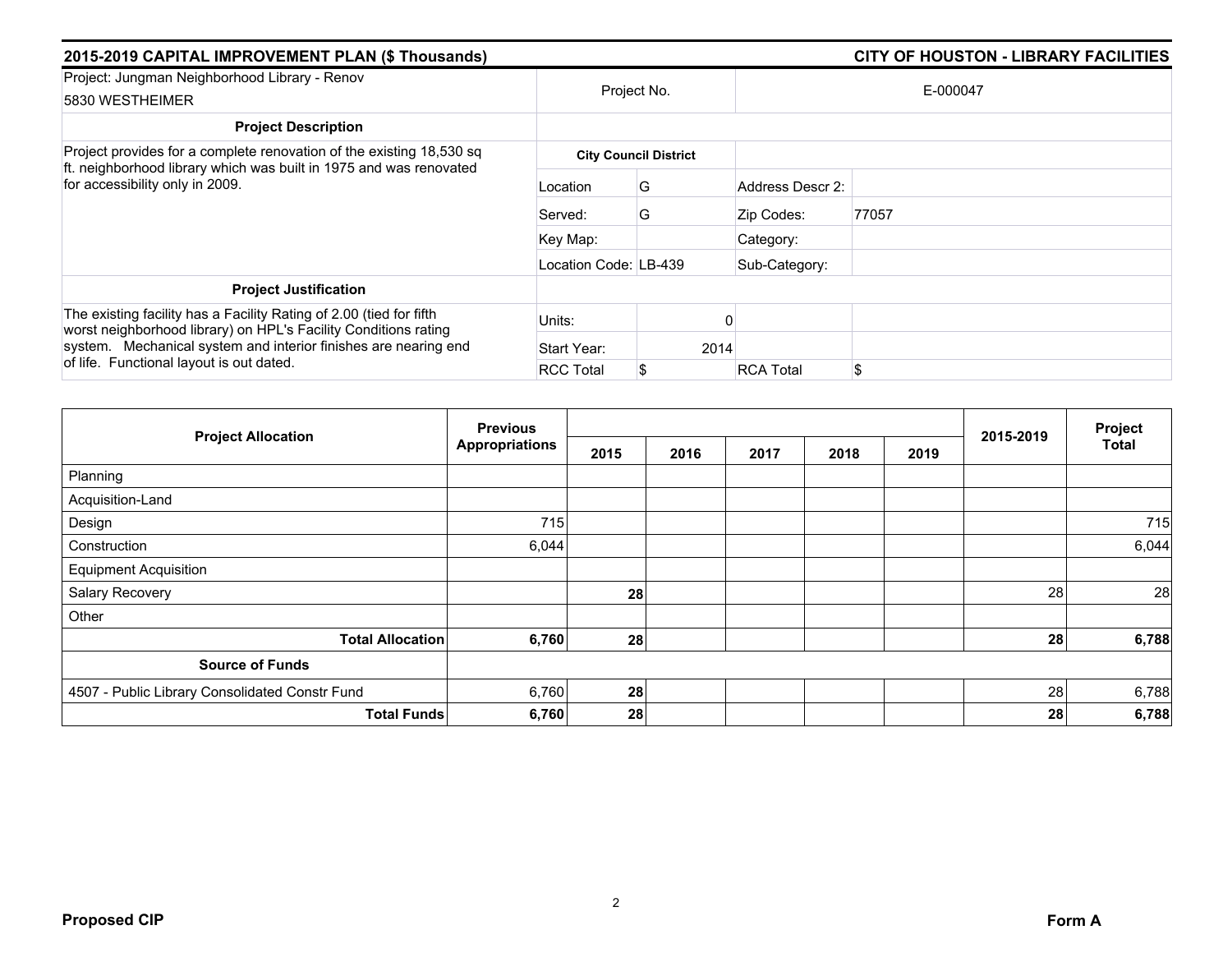| 2015-2019 CAPITAL IMPROVEMENT PLAN (\$ Thousands)                                                                                                                   |                       |                              |                  | <b>CITY OF HOUSTON - LIBRARY FACILITIES</b> |  |  |
|---------------------------------------------------------------------------------------------------------------------------------------------------------------------|-----------------------|------------------------------|------------------|---------------------------------------------|--|--|
| Project: Moody Neighborhood Library - Replacement<br>9525 IRVINGTON                                                                                                 | Project No.           |                              |                  | E-000098                                    |  |  |
| <b>Project Description</b>                                                                                                                                          |                       |                              |                  |                                             |  |  |
| Replacement library of 12,000 sq ft. to replace the 6,213 sq ft.<br>existing library built in 1969. Adding: Meeting and Conference                                  |                       | <b>City Council District</b> |                  |                                             |  |  |
| space; Adult quiet space; Teen area; additional collections and<br>computers; and adequate staff space. Existing site will be used<br>for the replacement building. | Location              | Η                            | Address Descr 2: |                                             |  |  |
|                                                                                                                                                                     | Served:               | Η                            | Zip Codes:       | 77076                                       |  |  |
|                                                                                                                                                                     | Key Map:              |                              | Category:        |                                             |  |  |
|                                                                                                                                                                     | Location Code: LB-419 |                              | Sub-Category:    |                                             |  |  |
| <b>Project Justification</b>                                                                                                                                        |                       |                              |                  |                                             |  |  |
| The existing facility has a Facility Rating of 1.93 (tied with three<br>other locations for second worst neighborhood library) on HPL's                             | Units:                |                              |                  |                                             |  |  |
| Facility Conditions rating system. Existing facility is lacking                                                                                                     | Start Year:           |                              |                  |                                             |  |  |
| proper spaces (Adult quiet space; and Teen space) and has limited<br>public computer capabilities.                                                                  | <b>RCC Total</b>      |                              | <b>RCA Total</b> | S                                           |  |  |

| <b>Project Allocation</b>                      | <b>Previous</b>       |      |      |                 | Project |      |           |       |
|------------------------------------------------|-----------------------|------|------|-----------------|---------|------|-----------|-------|
|                                                | <b>Appropriations</b> | 2015 | 2016 | 2017            | 2018    | 2019 | 2015-2019 | Total |
| Planning                                       |                       |      |      |                 |         |      |           |       |
| Acquisition-Land                               |                       |      |      |                 |         |      |           |       |
| Design                                         |                       |      |      | 719             |         |      | 719       | 719   |
| Construction                                   |                       |      |      | 50 <sub>1</sub> | 5,885   |      | 5,935     | 5,935 |
| <b>Equipment Acquisition</b>                   |                       |      |      |                 | 300     |      | 300       | 300   |
| Salary Recovery                                |                       |      | 28   | 55              | 55      | 28   | 166       | 166   |
| Other                                          |                       |      |      | 13 <sup>1</sup> | 97      |      | 109       | 109   |
| <b>Total Allocation</b>                        |                       |      | 28   | 836             | 6,337   | 28   | 7,229     | 7,229 |
| <b>Source of Funds</b>                         |                       |      |      |                 |         |      |           |       |
| 4507 - Public Library Consolidated Constr Fund |                       |      | 28   | 836             |         |      | 864       | 864   |
| <b>Future Bond Election</b>                    |                       |      |      |                 | 6,337   | 28   | 6,365     | 6,365 |
| <b>Total Funds</b>                             |                       |      | 28   | 836             | 6,337   | 28   | 7,229     | 7,229 |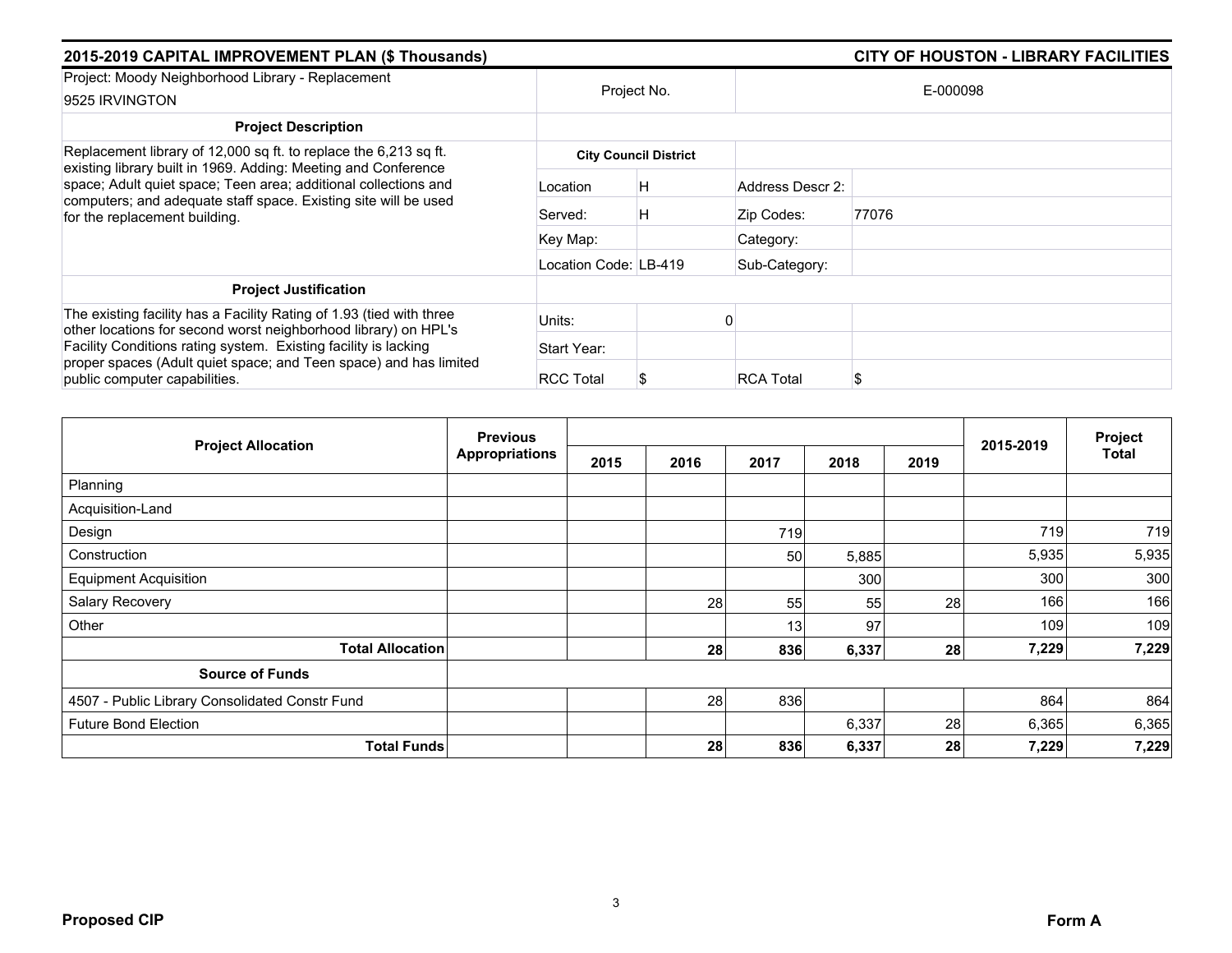| 2015-2019 CAPITAL IMPROVEMENT PLAN (\$ Thousands)                                                                                                                                                                 |                       | <b>CITY OF HOUSTON - LIBRARY FACILITIES</b> |                  |          |  |
|-------------------------------------------------------------------------------------------------------------------------------------------------------------------------------------------------------------------|-----------------------|---------------------------------------------|------------------|----------|--|
| Project: Meyer Neighborhood Library - Replacement<br>5005 WEST BELLFORT                                                                                                                                           |                       | Project No.                                 |                  | E-000125 |  |
| <b>Project Description</b>                                                                                                                                                                                        |                       |                                             |                  |          |  |
| Replacement library of 12,000 sq ft. to<br>replace                                                                                                                                                                |                       | <b>City Council District</b>                |                  |          |  |
| the 8,339 sq ft. existing library built in 1962<br>and<br>renovated in 1994 for accessibility.                                                                                                                    | Location              | Κ                                           | Address Descr 2: |          |  |
|                                                                                                                                                                                                                   | Served:               | Κ                                           | Zip Codes:       | 77035    |  |
|                                                                                                                                                                                                                   | Key Map:              |                                             | Category:        |          |  |
|                                                                                                                                                                                                                   | Location Code: LB-404 |                                             | Sub-Category:    |          |  |
| <b>Project Justification</b>                                                                                                                                                                                      |                       |                                             |                  |          |  |
| The existing facility has a Facility Rating of<br>1.73 (worst neighborhood library in the                                                                                                                         | Units:                |                                             |                  |          |  |
| system) on HPL's Facility Conditions rating                                                                                                                                                                       | Start Year:           |                                             |                  |          |  |
| system. Existing facility has foundation issues;<br>is under sized lacking proper spaces (Meeting<br>and Conference space; Adult quiet space;<br>and Teen space) and has limited public<br>computer capabilities. | <b>RCC Total</b>      | ж                                           | <b>RCA Total</b> | \$       |  |

| <b>Project Allocation</b>                      | <b>Previous</b>       |      |      |      |       | Project |           |              |
|------------------------------------------------|-----------------------|------|------|------|-------|---------|-----------|--------------|
|                                                | <b>Appropriations</b> | 2015 | 2016 | 2017 | 2018  | 2019    | 2015-2019 | <b>Total</b> |
| Planning                                       |                       |      |      |      |       |         |           |              |
| Acquisition-Land                               |                       | 588  |      |      |       |         | 588       | 588          |
| Design                                         |                       |      |      | 677  |       |         | 677       | 677          |
| Construction                                   |                       |      |      | 50   | 5,543 |         | 5,593     | 5,593        |
| <b>Equipment Acquisition</b>                   |                       |      |      |      | 560   |         | 560       | 560          |
| Salary Recovery                                |                       | 28   |      | 55   | 55    | 28      | 166       | 166          |
| Other                                          |                       |      |      | 12   | 91    |         | 103       | 103          |
| <b>Total Allocation</b>                        |                       | 616  |      | 794  | 6,249 | 28      | 7,687     | 7,687        |
| <b>Source of Funds</b>                         |                       |      |      |      |       |         |           |              |
| 4507 - Public Library Consolidated Constr Fund |                       | 616  |      | 794  |       |         | 1,410     | 1,410        |
| <b>Future Bond Election</b>                    |                       |      |      |      | 6,249 | 28      | 6,277     | 6,277        |
| <b>Total Funds</b>                             |                       | 616  |      | 794  | 6,249 | 28      | 7,687     | 7,687        |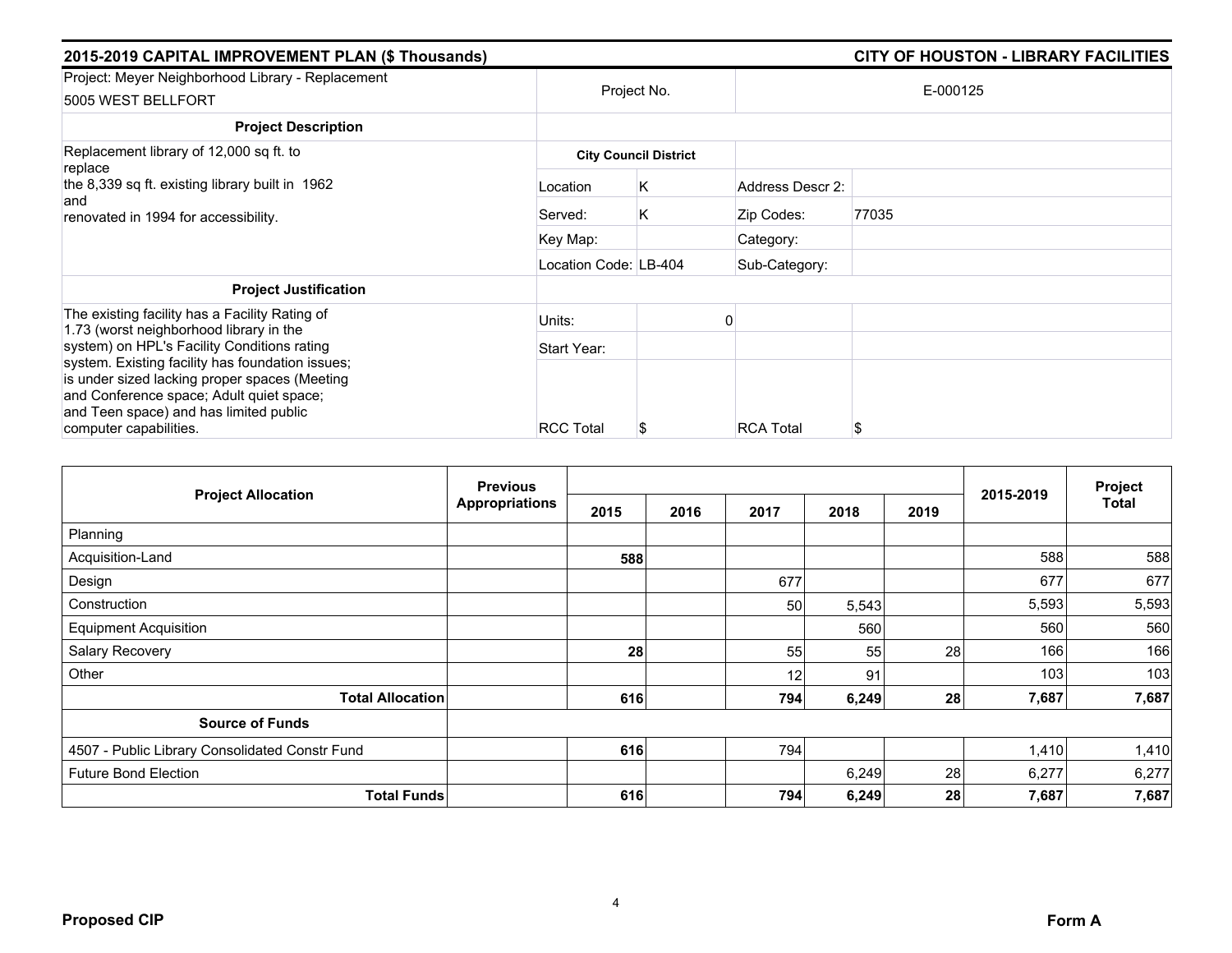| 2015-2019 CAPITAL IMPROVEMENT PLAN (\$ Thousands)                                                                                                                                                                                             |                      |                              | <b>CITY OF HOUSTON - LIBRARY FACILITIES</b> |  |  |  |
|-----------------------------------------------------------------------------------------------------------------------------------------------------------------------------------------------------------------------------------------------|----------------------|------------------------------|---------------------------------------------|--|--|--|
| Project: Library - Environmental Remediation<br><b>VARIOUS</b>                                                                                                                                                                                |                      | Project No.                  | E-000163                                    |  |  |  |
| <b>Project Description</b>                                                                                                                                                                                                                    |                      |                              |                                             |  |  |  |
| Various environmental remediation projects Assessment prior to<br>renovation or demolition. Emergency assessment prior to remediation.                                                                                                        |                      | <b>City Council District</b> |                                             |  |  |  |
| Remediation prior to renovation. Remediation prior to demolition.<br>Emergency Remediation.                                                                                                                                                   | Location             | v                            | Address Descr 2:                            |  |  |  |
|                                                                                                                                                                                                                                               | Served:              | W                            | Zip Codes:                                  |  |  |  |
|                                                                                                                                                                                                                                               | Key Map:             |                              | Category:                                   |  |  |  |
|                                                                                                                                                                                                                                               | Location Code: UA-00 |                              | Sub-Category:                               |  |  |  |
| <b>Project Justification</b>                                                                                                                                                                                                                  |                      |                              |                                             |  |  |  |
| TDSHS and TCEQ Regulations for Environmental Compliance: Asbestos,<br>Lead, Indoor Air, Contaminated Soil and Groundwater, Underground<br>Storage Tanks Removal and Replacement, Demolition. Assessments,<br>Remediation, Project Management. | Units:               |                              |                                             |  |  |  |
|                                                                                                                                                                                                                                               | Start Year:          | 2014                         |                                             |  |  |  |
|                                                                                                                                                                                                                                               | <b>RCC Total</b>     |                              | \$<br><b>RCA Total</b>                      |  |  |  |

| <b>Project Allocation</b>                      | <b>Previous</b> |                 |      |      |      |      |           | Project |
|------------------------------------------------|-----------------|-----------------|------|------|------|------|-----------|---------|
|                                                | Appropriations  | 2015            | 2016 | 2017 | 2018 | 2019 | 2015-2019 | Total   |
| Planning                                       |                 |                 |      |      |      |      |           |         |
| Acquisition-Land                               |                 |                 |      |      |      |      |           |         |
| Design                                         |                 |                 |      |      |      |      |           |         |
| Construction                                   | 153             | 150             | 150  | 150  | 150  | 150  | 750       | 903     |
| <b>Equipment Acquisition</b>                   |                 |                 |      |      |      |      |           |         |
| Salary Recovery                                |                 | 15 <sub>1</sub> | 15   | 15   | 15   | 15   | 75        | 75      |
| Other                                          |                 |                 |      |      |      |      |           |         |
| <b>Total Allocation</b>                        | 153             | 165             | 165  | 165  | 165  | 165  | 825       | 978     |
| <b>Source of Funds</b>                         |                 |                 |      |      |      |      |           |         |
| 4507 - Public Library Consolidated Constr Fund | 153             | 165             | 165  | 165  |      |      | 495       | 648     |
| <b>Future Bond Election</b>                    |                 |                 |      |      | 165  | 165  | 330       | 330     |
| <b>Total Funds</b>                             | 153             | 165             | 165  | 165  | 165  | 165  | 825       | 978     |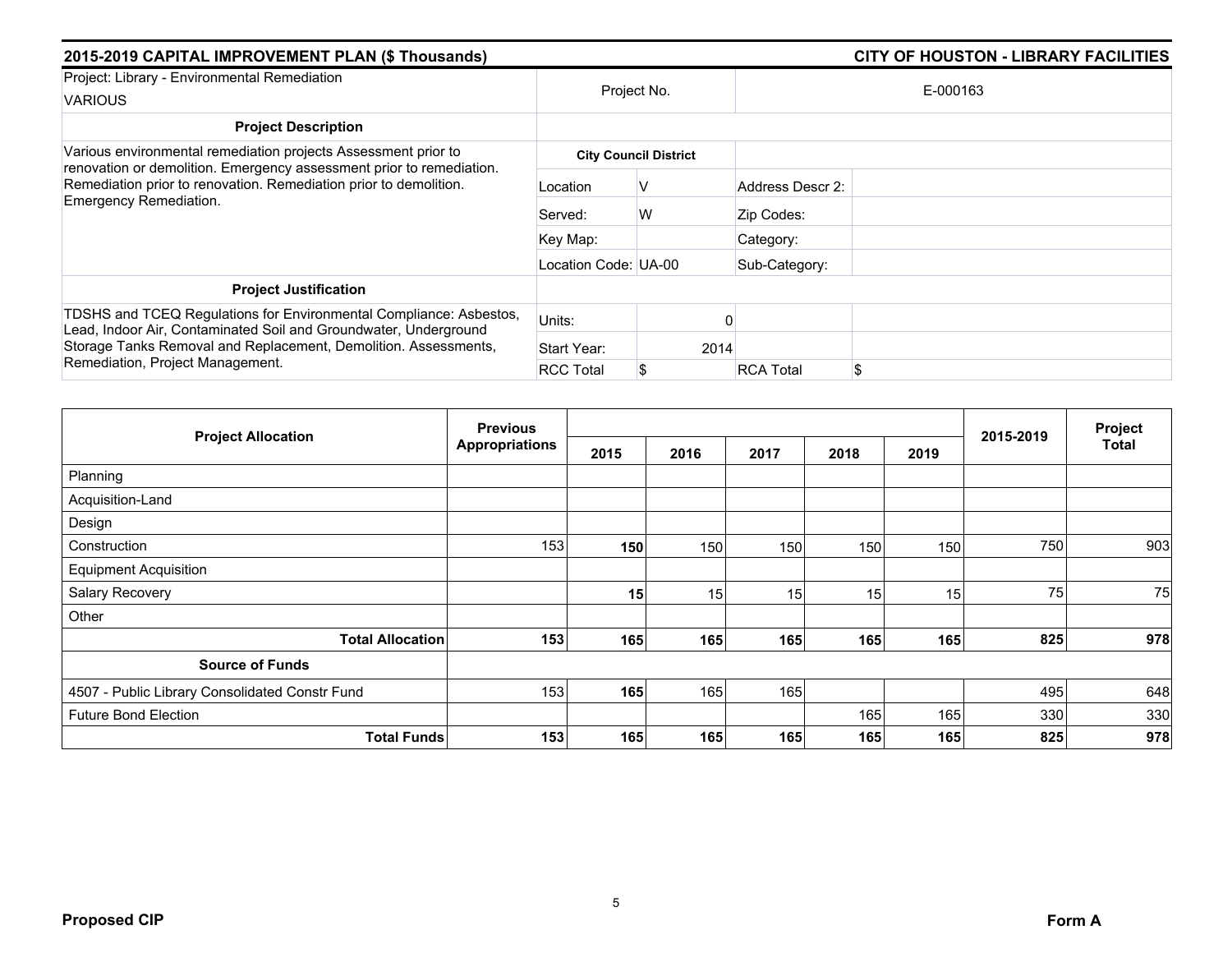| 2015-2019 CAPITAL IMPROVEMENT PLAN (\$ Thousands)                                                                                         |                      |                              |                        |  |  |
|-------------------------------------------------------------------------------------------------------------------------------------------|----------------------|------------------------------|------------------------|--|--|
| Project: Facility Conditions Assessment -P 1&2<br>VARIOUS LOCATIONS                                                                       |                      | Project No.                  | E-000165               |  |  |
| <b>Project Description</b>                                                                                                                |                      |                              |                        |  |  |
| The work includes items that correct safety hazards, stop                                                                                 |                      | <b>City Council District</b> |                        |  |  |
| accelerated deterioration, return a facility to operation and items<br>that may cause intermittent operations or rapid deterioration.     | Location             | v                            | Address Descr 2:       |  |  |
|                                                                                                                                           | Served:              | W                            | Zip Codes:             |  |  |
|                                                                                                                                           | Key Map:             |                              | Category:              |  |  |
|                                                                                                                                           | Location Code: UA-00 |                              | Sub-Category:          |  |  |
| <b>Project Justification</b>                                                                                                              |                      |                              |                        |  |  |
| A Facility Condition Assessment (FCA) in FY13 identified items that<br>need immediate attention. Items identified as Priority 1 and 2 are | Units:               |                              |                        |  |  |
| defined as currently critical or potential critical.                                                                                      | Start Year:          | 2014                         |                        |  |  |
|                                                                                                                                           | <b>RCC Total</b>     |                              | \$<br><b>RCA Total</b> |  |  |

| <b>Project Allocation</b>                      | <b>Previous</b>       |      |      |      | Project |      |           |              |
|------------------------------------------------|-----------------------|------|------|------|---------|------|-----------|--------------|
|                                                | <b>Appropriations</b> | 2015 | 2016 | 2017 | 2018    | 2019 | 2015-2019 | <b>Total</b> |
| Planning                                       |                       |      |      |      |         |      |           |              |
| Acquisition-Land                               |                       |      |      |      |         |      |           |              |
| Design                                         |                       |      |      |      |         |      |           |              |
| Construction                                   | 77                    | 31   |      |      |         |      | 31        | 108          |
| <b>Equipment Acquisition</b>                   |                       |      |      |      |         |      |           |              |
| Salary Recovery                                |                       | 8    |      |      |         |      | 8         | 8            |
| Other                                          |                       |      |      |      |         |      |           |              |
| <b>Total Allocation</b>                        | 77                    | 39   |      |      |         |      | 39        | 116          |
| <b>Source of Funds</b>                         |                       |      |      |      |         |      |           |              |
| 4507 - Public Library Consolidated Constr Fund | 77                    | 39   |      |      |         |      | 39        | 116          |
| <b>Total Funds</b>                             | 77                    | 39   |      |      |         |      | 39        | 116          |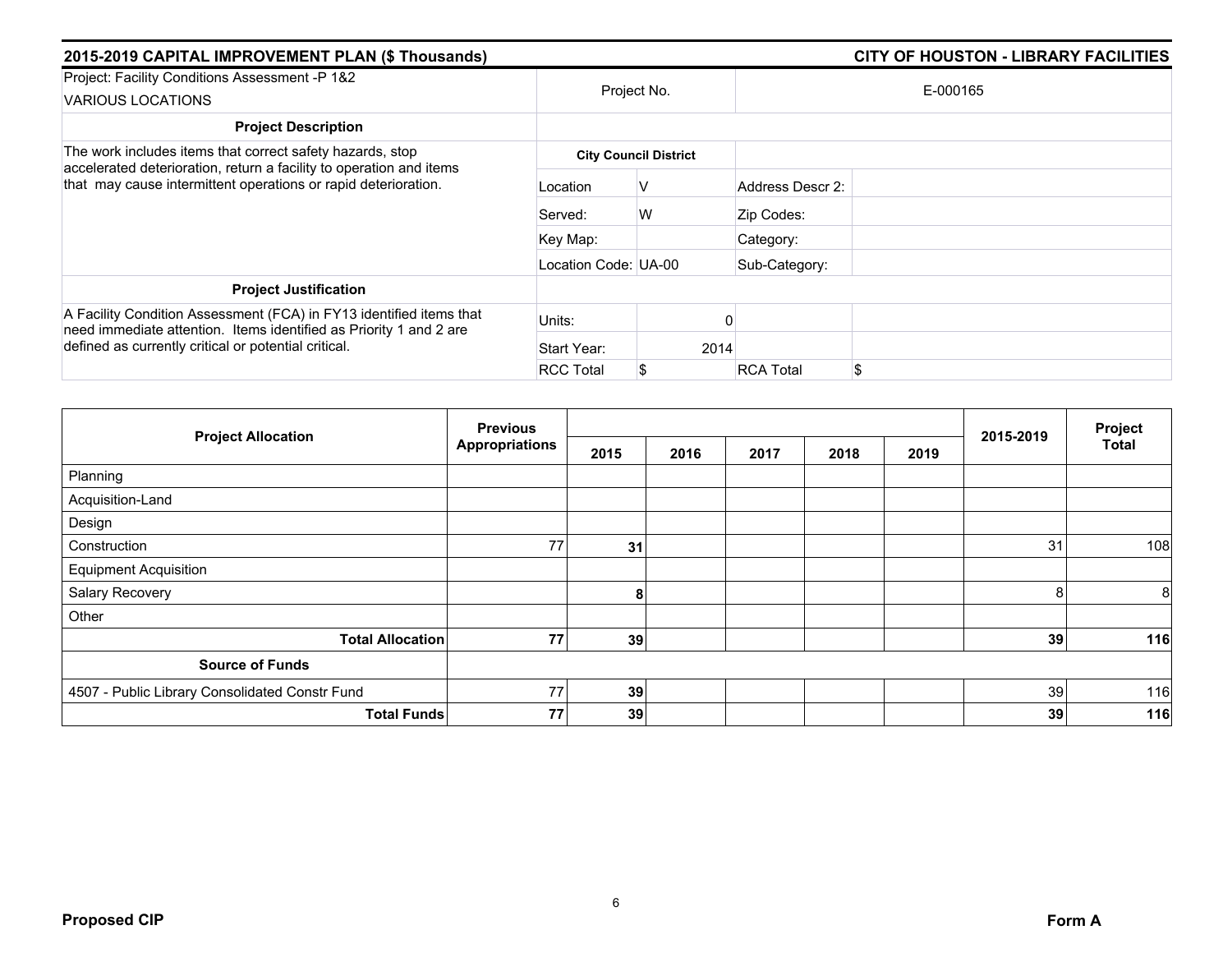| 2015-2019 CAPITAL IMPROVEMENT PLAN (\$ Thousands)          |                      |                              |                  | <b>CITY OF HOUSTON - LIBRARY FACILITIES</b> |
|------------------------------------------------------------|----------------------|------------------------------|------------------|---------------------------------------------|
| Project: Minor Projects & Renovations<br>VARIOUS LOCATIONS |                      | Project No.                  |                  | E-000166                                    |
| <b>Project Description</b>                                 |                      |                              |                  |                                             |
| Various minor projects and renovations.                    |                      | <b>City Council District</b> |                  |                                             |
|                                                            | Location             | V                            | Address Descr 2: |                                             |
|                                                            | Served:              | W                            | Zip Codes:       |                                             |
|                                                            | Key Map:             |                              | Category:        |                                             |
|                                                            | Location Code: UA-00 |                              | Sub-Category:    |                                             |
| <b>Project Justification</b>                               |                      |                              |                  |                                             |
| Various minor projects and renovations needed.             | Units:               |                              |                  |                                             |
|                                                            | Start Year:          |                              |                  |                                             |
|                                                            | <b>RCC Total</b>     | \$                           | <b>RCA Total</b> | \$                                          |

| <b>Project Allocation</b>                      | <b>Previous</b><br><b>Appropriations</b> |      |      |      |       | Project |           |       |
|------------------------------------------------|------------------------------------------|------|------|------|-------|---------|-----------|-------|
|                                                |                                          | 2015 | 2016 | 2017 | 2018  | 2019    | 2015-2019 | Total |
| Planning                                       |                                          |      |      |      |       |         |           |       |
| Acquisition-Land                               |                                          |      |      |      |       |         |           |       |
| Design                                         |                                          |      |      |      |       |         |           |       |
| Construction                                   |                                          | 254  | 473  | 570  | 1,000 | 81      | 2,378     | 2,378 |
| <b>Equipment Acquisition</b>                   |                                          |      |      |      |       |         |           |       |
| Salary Recovery                                |                                          |      |      |      |       |         |           |       |
| Other                                          |                                          |      |      |      |       |         |           |       |
| <b>Total Allocation</b>                        |                                          | 254  | 473  | 570  | 1,000 | 81      | 2,378     | 2,378 |
| <b>Source of Funds</b>                         |                                          |      |      |      |       |         |           |       |
| 4507 - Public Library Consolidated Constr Fund |                                          | 254  | 473  | 570  |       |         | 1,297     | 1,297 |
| <b>Future Bond Election</b>                    |                                          |      |      |      | 1,000 | 81      | 1,081     | 1,081 |
| <b>Total Funds</b>                             |                                          | 254  | 473  | 570  | 1,000 | 81      | 2,378     | 2,378 |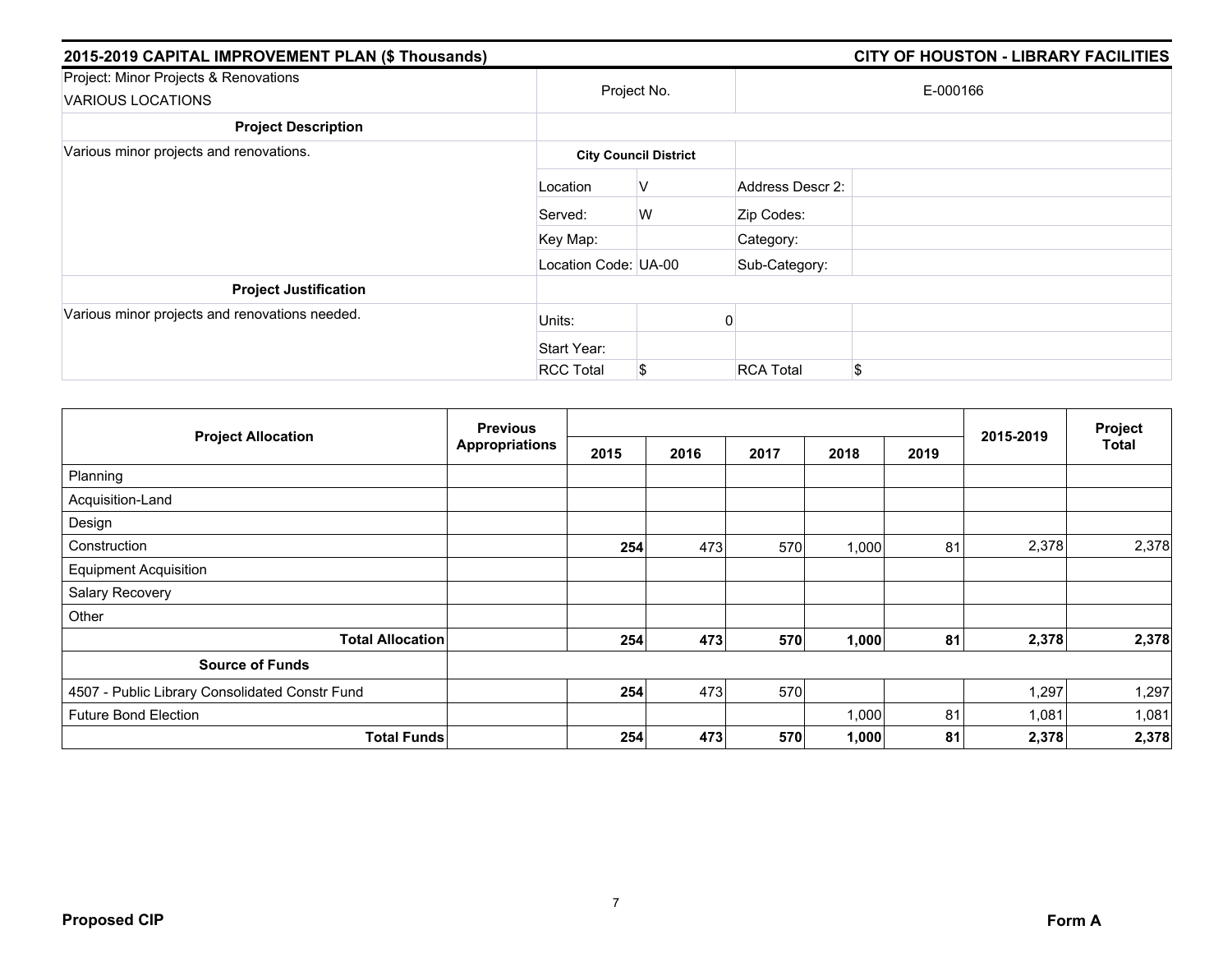| 2015-2019 CAPITAL IMPROVEMENT PLAN (\$ Thousands)                                                                                      |                      |                              |                  | <b>CITY OF HOUSTON - LIBRARY FACILITIES</b> |  |  |  |  |
|----------------------------------------------------------------------------------------------------------------------------------------|----------------------|------------------------------|------------------|---------------------------------------------|--|--|--|--|
| Project: Alief Interior Remodel and Teen Room<br>7979 SOUTH KIRKWOOD                                                                   |                      | Project No.                  |                  | E-000169                                    |  |  |  |  |
| <b>Project Description</b>                                                                                                             |                      |                              |                  |                                             |  |  |  |  |
| HPL has established a new Core Standards Initiative program to make<br>our locations more comfortable, accommodating and aesthetically |                      | <b>City Council District</b> |                  |                                             |  |  |  |  |
| pleasing. A interior remodel of the Children Room and providing a<br>Teen Room. Other interior finishes will also be refreshed.        | Location             |                              | Address Descr 2: |                                             |  |  |  |  |
|                                                                                                                                        | Served:              |                              | Zip Codes:       | 77072                                       |  |  |  |  |
|                                                                                                                                        | Key Map:             |                              | Category:        |                                             |  |  |  |  |
|                                                                                                                                        | Location Code: UA-00 |                              | Sub-Category:    |                                             |  |  |  |  |
| <b>Project Justification</b>                                                                                                           |                      |                              |                  |                                             |  |  |  |  |
| The initial feel as a customer enters many of our library locations<br>is one of disarray, clutter, and worn interior finishes. The    | Units:               |                              |                  |                                             |  |  |  |  |
| Children Room is uninviting with worn finishes and damaged                                                                             | Start Year:          |                              |                  |                                             |  |  |  |  |
| furniture. The library does not provide for teen services with a<br>defined space.                                                     | <b>RCC Total</b>     |                              | <b>RCA Total</b> | \$                                          |  |  |  |  |

| <b>Project Allocation</b>                      | <b>Previous</b>       |      |      |      |      | 2015-2019 | Project |              |
|------------------------------------------------|-----------------------|------|------|------|------|-----------|---------|--------------|
|                                                | <b>Appropriations</b> | 2015 | 2016 | 2017 | 2018 | 2019      |         | <b>Total</b> |
| Planning                                       |                       |      |      |      |      |           |         |              |
| Acquisition-Land                               |                       |      |      |      |      |           |         |              |
| Design                                         |                       | 75   |      |      |      |           | 75      | 75           |
| Construction                                   |                       | 350  |      |      |      |           | 350     | 350          |
| <b>Equipment Acquisition</b>                   |                       |      |      |      |      |           |         |              |
| Salary Recovery                                |                       | 34   |      |      |      |           | 34      | 34           |
| Other                                          |                       |      |      |      |      |           |         |              |
| <b>Total Allocation</b>                        |                       | 459  |      |      |      |           | 459     | 459          |
| <b>Source of Funds</b>                         |                       |      |      |      |      |           |         |              |
| 4507 - Public Library Consolidated Constr Fund |                       | 459  |      |      |      |           | 459     | 459          |
| <b>Total Funds</b>                             |                       | 459  |      |      |      |           | 459     | 459          |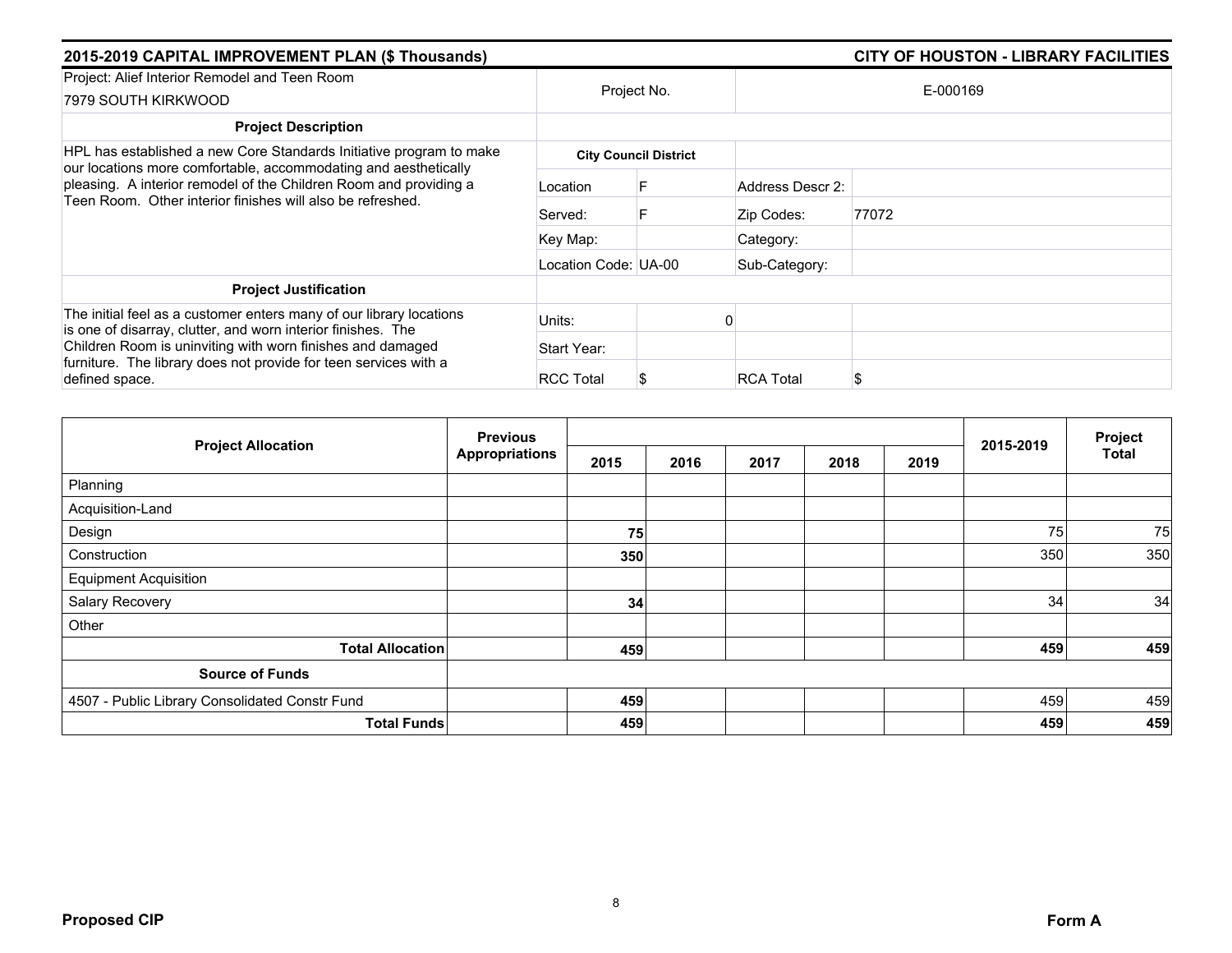| 2015-2019 CAPITAL IMPROVEMENT PLAN (\$ Thousands)                                                                                                                                                                               |                      | <b>CITY OF HOUSTON - LIBRARY FACILITIES</b> |                  |          |
|---------------------------------------------------------------------------------------------------------------------------------------------------------------------------------------------------------------------------------|----------------------|---------------------------------------------|------------------|----------|
| Project: Tuttle Roof & Exterior Rehabilitation<br><b>702 KRESS</b>                                                                                                                                                              | Project No.          |                                             |                  | E-000171 |
| <b>Project Description</b>                                                                                                                                                                                                      |                      |                                             |                  |          |
| Reseal the exterior surfaces of the building envelope. Hence,                                                                                                                                                                   |                      | <b>City Council District</b>                |                  |          |
| extending the life of the building. Replace the existing metal<br>standing seam roof with a new metal standing seam roof; repair or<br>replace windows as required; and repair existing ceramic tile<br>exterior wall surfaces. | Location             | Η                                           | Address Descr 2: |          |
|                                                                                                                                                                                                                                 | Served:              | Η                                           | Zip Codes:       | 77020    |
|                                                                                                                                                                                                                                 | Key Map:             |                                             | Category:        |          |
|                                                                                                                                                                                                                                 | Location Code: UA-00 |                                             | Sub-Category:    |          |
| <b>Project Justification</b>                                                                                                                                                                                                    |                      |                                             |                  |          |
| Per the Governmental Accounting Standards Board (GASB) Statement No.<br>34 average life of roof covering is 10 years; window surfaces is                                                                                        | Units:               |                                             |                  |          |
| 20 years and exterior wall surfaces is 50 years. The building was<br>constructed in 1978 and was renovated in 2000. The roof was<br>replaced in 1997.                                                                           | Start Year:          |                                             |                  |          |
|                                                                                                                                                                                                                                 | <b>RCC Total</b>     | S                                           | <b>RCA Total</b> |          |

| <b>Project Allocation</b>                      | <b>Previous</b><br><b>Appropriations</b> |      |      |      | 2015-2019 | Project |     |              |
|------------------------------------------------|------------------------------------------|------|------|------|-----------|---------|-----|--------------|
|                                                |                                          | 2015 | 2016 | 2017 | 2018      | 2019    |     | <b>Total</b> |
| Planning                                       |                                          |      |      |      |           |         |     |              |
| Acquisition-Land                               |                                          |      |      |      |           |         |     |              |
| Design                                         |                                          |      | 75   |      |           |         | 75  | 75           |
| Construction                                   |                                          |      | 350  |      |           |         | 350 | 350          |
| <b>Equipment Acquisition</b>                   |                                          |      |      |      |           |         |     |              |
| Salary Recovery                                |                                          |      | 34   |      |           |         | 34  | 34           |
| Other                                          |                                          |      |      |      |           |         |     |              |
| <b>Total Allocation</b>                        |                                          |      | 459  |      |           |         | 459 | 459          |
| <b>Source of Funds</b>                         |                                          |      |      |      |           |         |     |              |
| 4507 - Public Library Consolidated Constr Fund |                                          |      | 459  |      |           |         | 459 | 459          |
| <b>Total Funds</b>                             |                                          |      | 459  |      |           |         | 459 | 459          |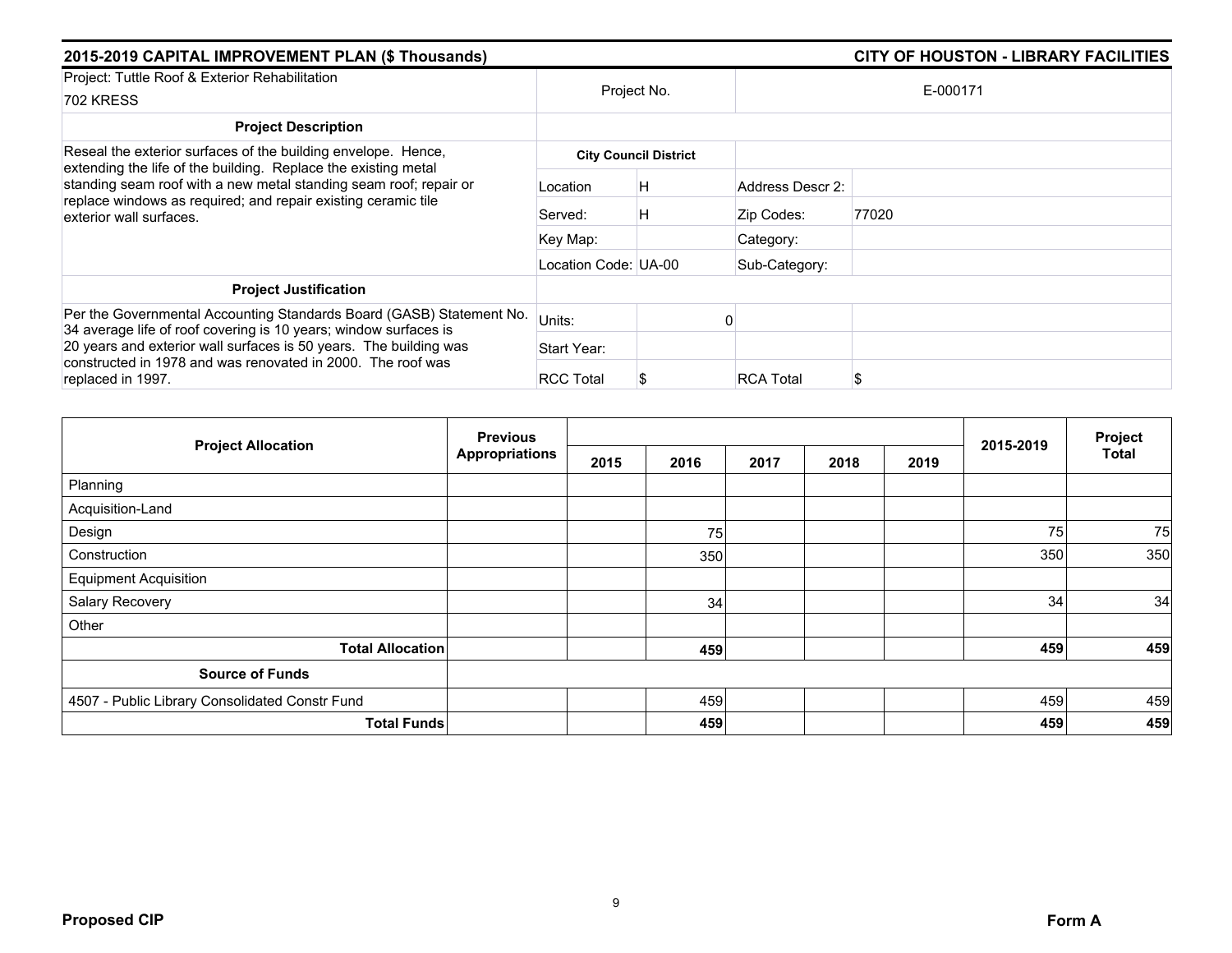| 2015-2019 CAPITAL IMPROVEMENT PLAN (\$ Thousands)                                                                                                                                                                               |                      |                              |                  |          |  |
|---------------------------------------------------------------------------------------------------------------------------------------------------------------------------------------------------------------------------------|----------------------|------------------------------|------------------|----------|--|
| Project: Flores Roof & Exterior Rehabilitation<br>110 MILBY                                                                                                                                                                     | Project No.          |                              |                  | E-000172 |  |
| <b>Project Description</b>                                                                                                                                                                                                      |                      |                              |                  |          |  |
| Reseal the exterior surfaces of the building envelope. Hence,                                                                                                                                                                   |                      | <b>City Council District</b> |                  |          |  |
| extending the life of the building. Replace the existing metal<br>standing seam roof with a new metal standing seam roof; repair or<br>replace windows as required; and repair existing ceramic tile<br>exterior wall surfaces. | Location             | H                            | Address Descr 2: |          |  |
|                                                                                                                                                                                                                                 | Served:              | Н                            | Zip Codes:       | 77003    |  |
|                                                                                                                                                                                                                                 | Key Map:             |                              | Category:        |          |  |
|                                                                                                                                                                                                                                 | Location Code: UA-00 |                              | Sub-Category:    |          |  |
| <b>Project Justification</b>                                                                                                                                                                                                    |                      |                              |                  |          |  |
| Per the Governmental Accounting Standards Board (GASB) Statement No.<br>34 average life of roof covering is 10 years; window surfaces is                                                                                        | Units:               |                              |                  |          |  |
| 20 years and exterior wall surfaces is 50 years. The building was                                                                                                                                                               | Start Year:          |                              |                  |          |  |
| constructed in 1978 and was renovated in 2000. The roof was<br>replaced in 1997.                                                                                                                                                | <b>RCC Total</b>     |                              | <b>RCA Total</b> |          |  |

|                                                | <b>Previous</b>       |      |      |      | 2015-2019 | Project |     |       |
|------------------------------------------------|-----------------------|------|------|------|-----------|---------|-----|-------|
| <b>Project Allocation</b>                      | <b>Appropriations</b> | 2015 | 2016 | 2017 | 2018      | 2019    |     | Total |
| Planning                                       |                       |      |      |      |           |         |     |       |
| Acquisition-Land                               |                       |      |      |      |           |         |     |       |
| Design                                         |                       |      |      |      | 75        |         | 75  | 75    |
| Construction                                   |                       |      |      |      | 350       |         | 350 | 350   |
| <b>Equipment Acquisition</b>                   |                       |      |      |      |           |         |     |       |
| Salary Recovery                                |                       |      |      |      | 34        |         | 34  | 34    |
| Other                                          |                       |      |      |      |           |         |     |       |
| <b>Total Allocation</b>                        |                       |      |      |      | 459       |         | 459 | 459   |
| <b>Source of Funds</b>                         |                       |      |      |      |           |         |     |       |
| 4507 - Public Library Consolidated Constr Fund |                       |      |      |      |           |         |     | 0     |
| <b>Future Bond Election</b>                    |                       |      |      |      | 459       |         | 459 | 459   |
| <b>Total Funds</b>                             |                       |      |      |      | 459       |         | 459 | 459   |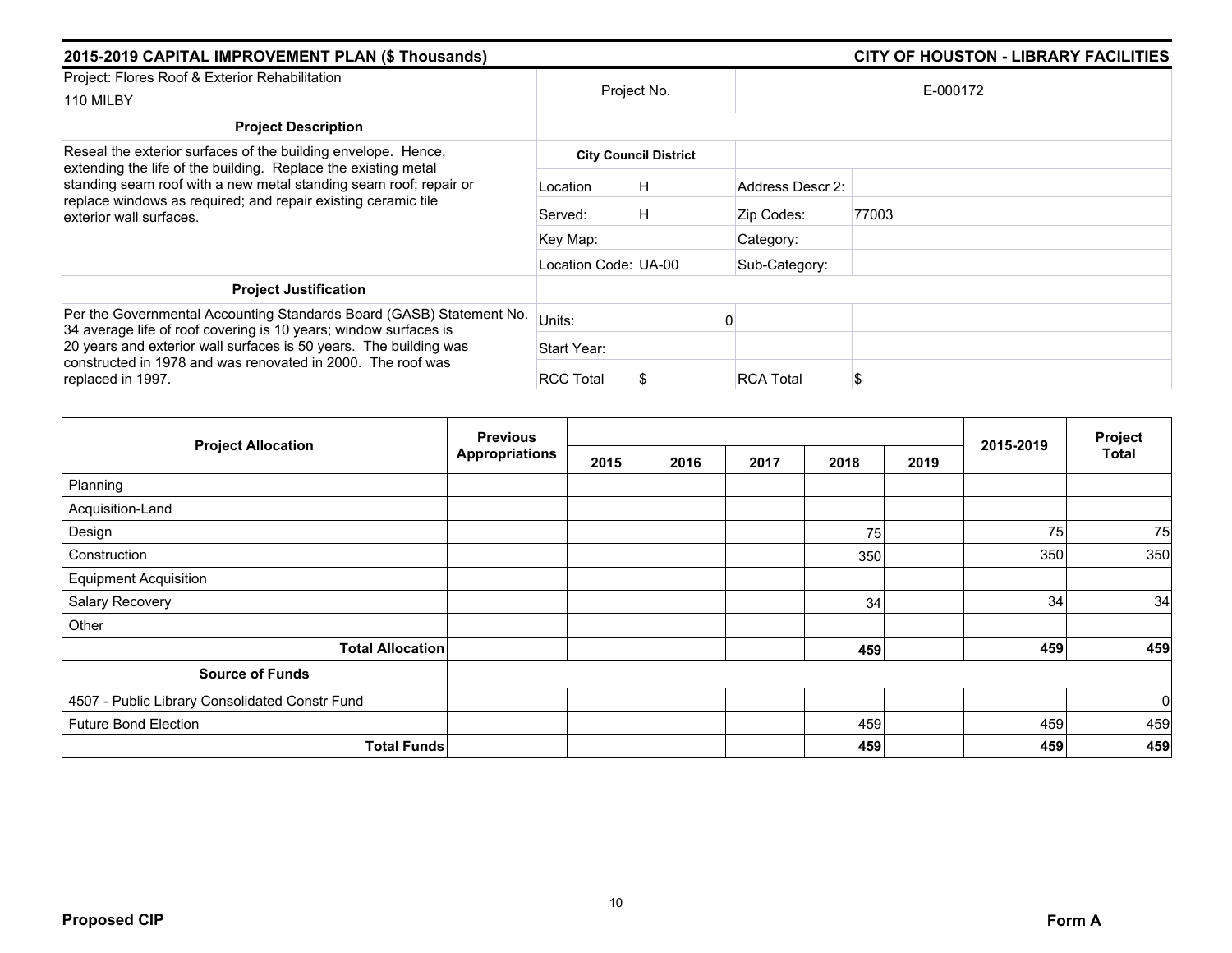| 2015-2019 CAPITAL IMPROVEMENT PLAN (\$ Thousands)                                                                                                                                                                                                                                                                                 |                      |                              |                  | <b>CITY OF HOUSTON - LIBRARY FACILITIES</b> |  |
|-----------------------------------------------------------------------------------------------------------------------------------------------------------------------------------------------------------------------------------------------------------------------------------------------------------------------------------|----------------------|------------------------------|------------------|---------------------------------------------|--|
| Project: Mancuso Roof & Exterior Rehabilitation<br>6767 BELLFORT                                                                                                                                                                                                                                                                  |                      | Project No.                  | E-000173         |                                             |  |
| <b>Project Description</b>                                                                                                                                                                                                                                                                                                        |                      |                              |                  |                                             |  |
| Using the JOC delivery method to reseal the exterior surfaces of the<br>building envelope. Hence, extending the life of the building.<br>Replace the existing metal standing seam roof with a new metal<br>standing seam roof; repair or replace windows as required; and<br>repair existing ceramic tile exterior wall surfaces. |                      | <b>City Council District</b> |                  |                                             |  |
|                                                                                                                                                                                                                                                                                                                                   | Location             |                              | Address Descr 2: |                                             |  |
|                                                                                                                                                                                                                                                                                                                                   | Served:              |                              | Zip Codes:       | 77087                                       |  |
|                                                                                                                                                                                                                                                                                                                                   | Key Map:             |                              | Category:        |                                             |  |
|                                                                                                                                                                                                                                                                                                                                   | Location Code: UA-00 |                              | Sub-Category:    |                                             |  |
| <b>Project Justification</b>                                                                                                                                                                                                                                                                                                      |                      |                              |                  |                                             |  |
| Per the Governmental Accounting Standards Board (GASB) Statement No.<br>34 average life of roof covering is 10 years; window surfaces is                                                                                                                                                                                          | Units:               |                              |                  |                                             |  |
| 20 years and exterior wall surfaces is 50 years. The building was                                                                                                                                                                                                                                                                 | Start Year:          |                              |                  |                                             |  |
| constructed in 1978 and was renovated in 2000. The roof was<br>replaced in 1997.                                                                                                                                                                                                                                                  | <b>RCC Total</b>     | S                            | <b>RCA Total</b> |                                             |  |

| <b>Project Allocation</b>                      | <b>Previous</b>       |      |      |      | 2015-2019 | Project |     |              |
|------------------------------------------------|-----------------------|------|------|------|-----------|---------|-----|--------------|
|                                                | <b>Appropriations</b> | 2015 | 2016 | 2017 | 2018      | 2019    |     | <b>Total</b> |
| Planning                                       |                       |      |      |      |           |         |     |              |
| Acquisition-Land                               |                       |      |      |      |           |         |     |              |
| Design                                         |                       |      |      |      |           | 75      | 75  | 75           |
| Construction                                   |                       |      |      |      |           | 350     | 350 | 350          |
| <b>Equipment Acquisition</b>                   |                       |      |      |      |           |         |     |              |
| Salary Recovery                                |                       |      |      |      |           | 34      | 34  | 34           |
| Other                                          |                       |      |      |      |           |         |     |              |
| <b>Total Allocation</b>                        |                       |      |      |      |           | 459     | 459 | 459          |
| <b>Source of Funds</b>                         |                       |      |      |      |           |         |     |              |
| 4507 - Public Library Consolidated Constr Fund |                       |      |      |      |           |         |     | $\mathbf 0$  |
| <b>Future Bond Election</b>                    |                       |      |      |      |           | 459     | 459 | 459          |
| <b>Total Funds</b>                             |                       |      |      |      |           | 459     | 459 | 459          |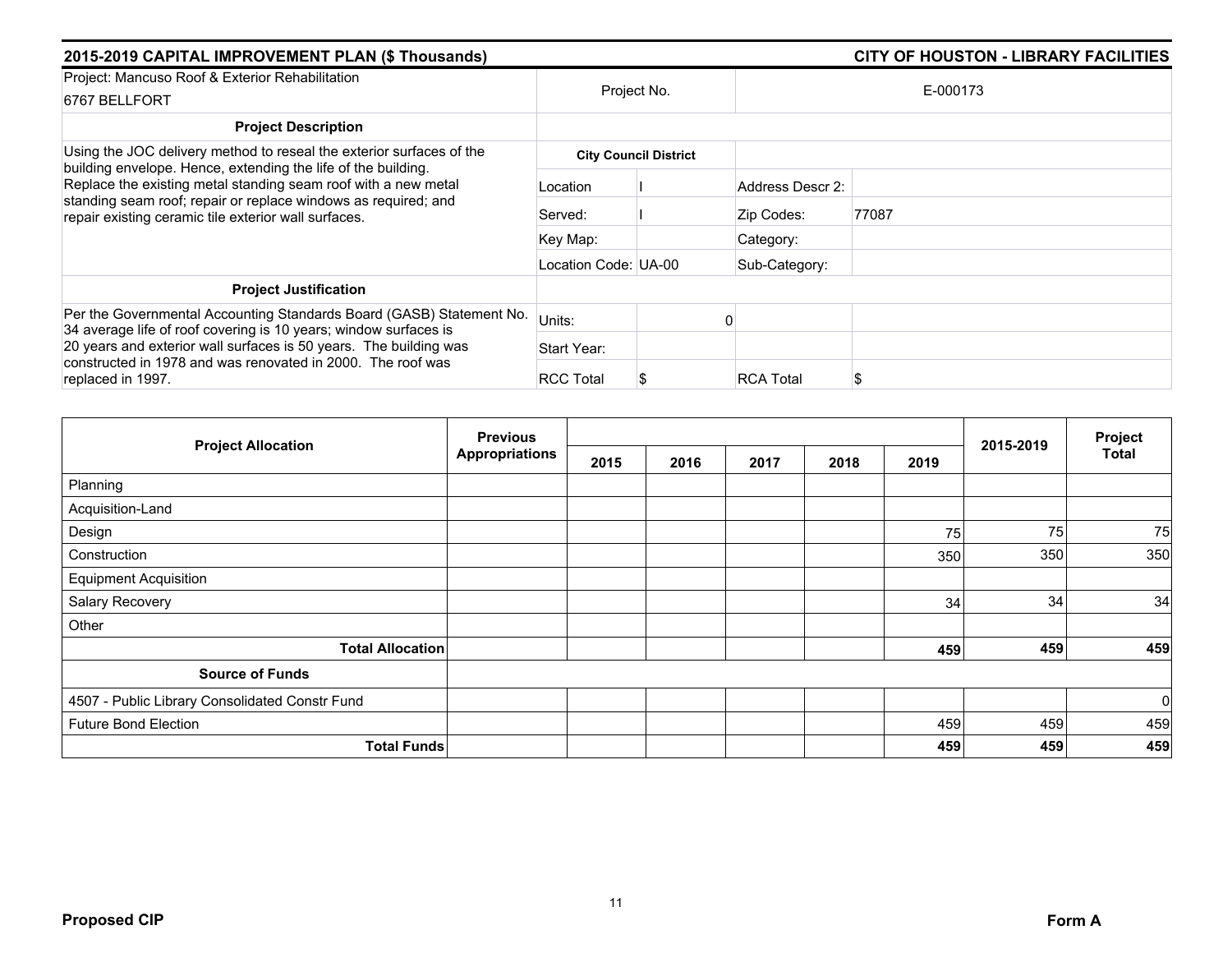| 2015-2019 CAPITAL IMPROVEMENT PLAN (\$ Thousands)                                                                                                                                                                                                                                                |                      |                              |                  | <b>CITY OF HOUSTON - LIBRARY FACILITIES</b> |  |
|--------------------------------------------------------------------------------------------------------------------------------------------------------------------------------------------------------------------------------------------------------------------------------------------------|----------------------|------------------------------|------------------|---------------------------------------------|--|
| Project: Blue Ridge Roof & Exterior Rehabilitat'n<br>7007 WEST FUQUA                                                                                                                                                                                                                             |                      | Project No.                  | E-000174         |                                             |  |
| <b>Project Description</b>                                                                                                                                                                                                                                                                       |                      |                              |                  |                                             |  |
| Reseal the exterior surfaces of the building envelope. Hence,<br>extending the life of the building. Replace the existing metal<br>standing seam roof with a new metal standing seam roof; repair or<br>replace windows as required; and repair existing ceramic tile<br>exterior wall surfaces. |                      | <b>City Council District</b> |                  |                                             |  |
|                                                                                                                                                                                                                                                                                                  | Location             | K.                           | Address Descr 2: |                                             |  |
|                                                                                                                                                                                                                                                                                                  | Served:              | K                            | Zip Codes:       | 77489                                       |  |
|                                                                                                                                                                                                                                                                                                  | Key Map:             |                              | Category:        |                                             |  |
|                                                                                                                                                                                                                                                                                                  | Location Code: UA-00 |                              | Sub-Category:    |                                             |  |
| <b>Project Justification</b>                                                                                                                                                                                                                                                                     |                      |                              |                  |                                             |  |
| Per the Governmental Accounting Standards Board (GASB) Statement No.<br>34 average life of roof covering is 10 years; window surfaces is                                                                                                                                                         | Units:               |                              |                  |                                             |  |
| 20 years and exterior wall surfaces is 50 years. The building was                                                                                                                                                                                                                                | Start Year:          |                              |                  |                                             |  |
| constructed in 1978 and was renovated in 2000. The roof was<br>replaced in 1997.                                                                                                                                                                                                                 | <b>RCC Total</b>     | S                            | <b>RCA Total</b> |                                             |  |

| <b>Project Allocation</b>                      | <b>Previous</b>       |      |      |      |      |      |           | Project        |
|------------------------------------------------|-----------------------|------|------|------|------|------|-----------|----------------|
|                                                | <b>Appropriations</b> | 2015 | 2016 | 2017 | 2018 | 2019 | 2015-2019 | Total          |
| Planning                                       |                       |      |      |      |      |      |           |                |
| Acquisition-Land                               |                       |      |      |      |      |      |           |                |
| Design                                         |                       |      |      |      |      | 75   | 75        | 75             |
| Construction                                   |                       |      |      |      |      | 350  | 350       | 350            |
| <b>Equipment Acquisition</b>                   |                       |      |      |      |      |      |           |                |
| Salary Recovery                                |                       |      |      |      |      | 34   | 34        | 34             |
| Other                                          |                       |      |      |      |      |      |           |                |
| <b>Total Allocation</b>                        |                       |      |      |      |      | 459  | 459       | 459            |
| <b>Source of Funds</b>                         |                       |      |      |      |      |      |           |                |
| 4507 - Public Library Consolidated Constr Fund |                       |      |      |      |      |      |           | $\overline{0}$ |
| <b>Future Bond Election</b>                    |                       |      |      |      |      | 459  | 459       | 459            |
| <b>Total Funds</b>                             |                       |      |      |      |      | 459  | 459       | 459            |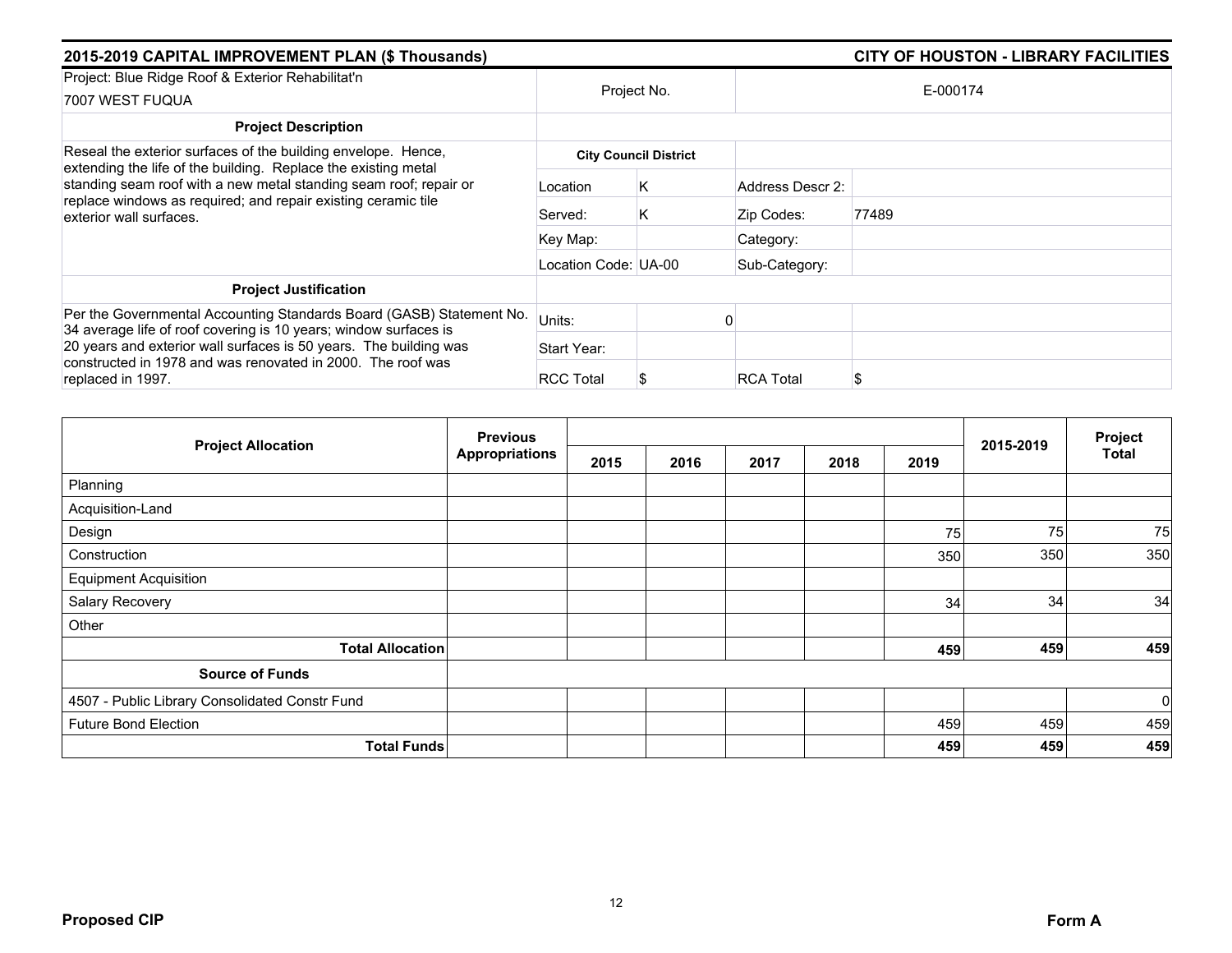| 2015-2019 CAPITAL IMPROVEMENT PLAN (\$ Thousands)                                                                                                                                                                              |                      |                              |                  | <b>CITY OF HOUSTON - LIBRARY FACILITIES</b> |  |
|--------------------------------------------------------------------------------------------------------------------------------------------------------------------------------------------------------------------------------|----------------------|------------------------------|------------------|---------------------------------------------|--|
| Project: Kashmere Teen Room<br>5411 PARDEE STREET                                                                                                                                                                              | Project No.          |                              |                  | E-000176                                    |  |
| <b>Project Description</b>                                                                                                                                                                                                     |                      |                              |                  |                                             |  |
| The installation of a "Teen" area will include books and magazines<br>related to teenagers; study tables; computers; lounge tables and<br>chairs, and contain space for Teen programs.                                         |                      | <b>City Council District</b> |                  |                                             |  |
|                                                                                                                                                                                                                                | Location             | B                            | Address Descr 2: |                                             |  |
|                                                                                                                                                                                                                                | Served:              | B                            | Zip Codes:       | 77026                                       |  |
|                                                                                                                                                                                                                                | Key Map:             |                              | Category:        |                                             |  |
|                                                                                                                                                                                                                                | Location Code: UA-00 |                              | Sub-Category:    |                                             |  |
| <b>Project Justification</b>                                                                                                                                                                                                   |                      |                              |                  |                                             |  |
| In the past, the Library had only designated areas for Children and<br>Adult. The Installation of a "Teen" area will increase patron                                                                                           | Units:               |                              |                  |                                             |  |
| participation in ages ranging from 13-19. The "teen" area will<br>encourage reading, studying, and enjoyment of books and computers at<br>the library. Additional upgrades to other areas of the public<br>spaces maybe requir | Start Year:          |                              |                  |                                             |  |
|                                                                                                                                                                                                                                | <b>RCC Total</b>     | \$                           | <b>RCA Total</b> |                                             |  |

|                                                | <b>Previous</b>       | 2015-2019 | Project |      |      |      |     |       |
|------------------------------------------------|-----------------------|-----------|---------|------|------|------|-----|-------|
| <b>Project Allocation</b>                      | <b>Appropriations</b> | 2015      | 2016    | 2017 | 2018 | 2019 |     | Total |
| Planning                                       |                       |           |         |      |      |      |     |       |
| Acquisition-Land                               |                       |           |         |      |      |      |     |       |
| Design                                         |                       |           |         | 75   |      |      | 75  | 75    |
| Construction                                   |                       |           |         | 350  |      |      | 350 | 350   |
| <b>Equipment Acquisition</b>                   |                       |           |         |      |      |      |     |       |
| Salary Recovery                                |                       |           |         | 34   |      |      | 34  | 34    |
| Other                                          |                       |           |         |      |      |      |     |       |
| <b>Total Allocation</b>                        |                       |           |         | 459  |      |      | 459 | 459   |
| <b>Source of Funds</b>                         |                       |           |         |      |      |      |     |       |
| 4507 - Public Library Consolidated Constr Fund |                       |           |         | 459  |      |      | 459 | 459   |
| <b>Total Funds</b>                             |                       |           |         | 459  |      |      | 459 | 459   |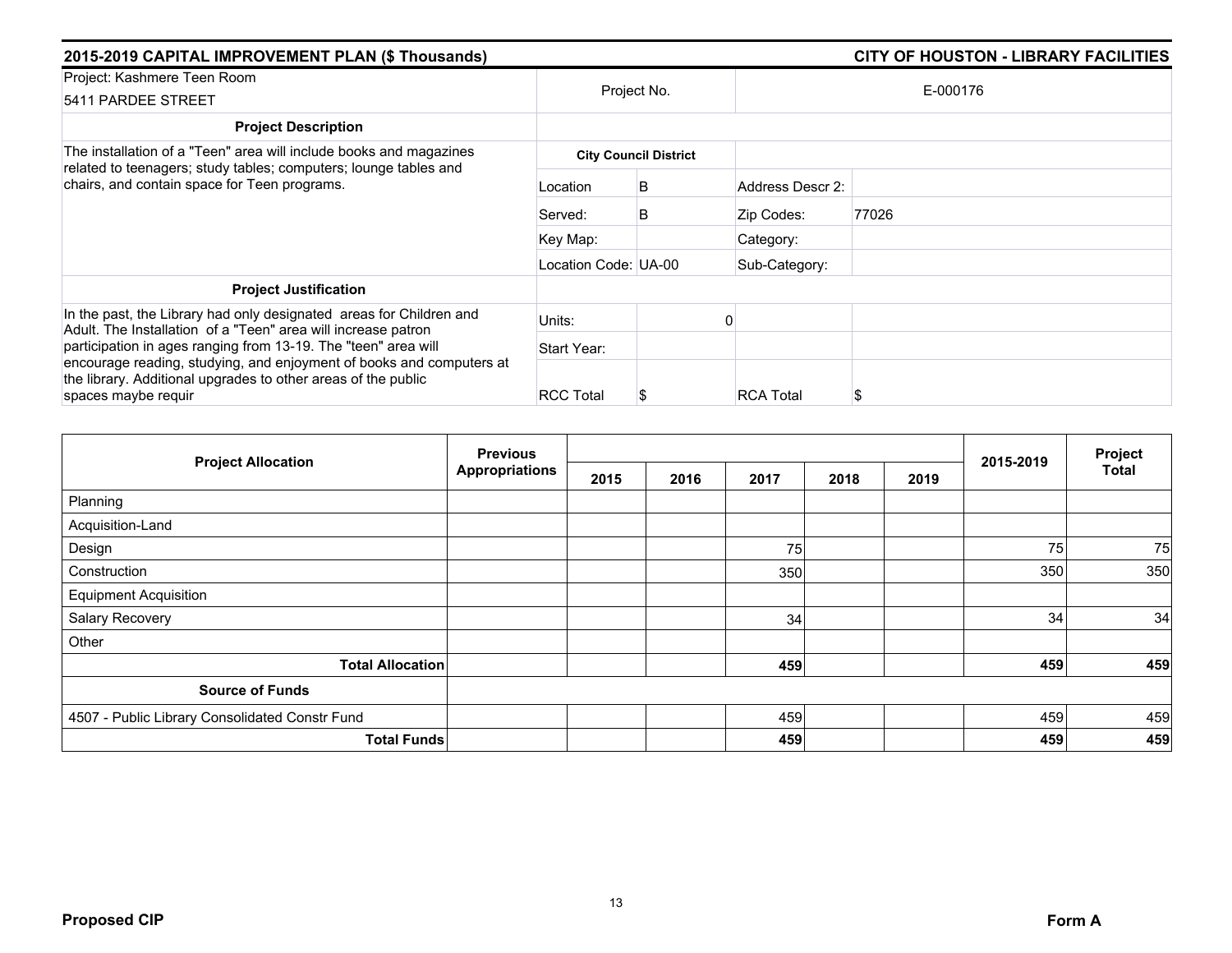| 2015-2019 CAPITAL IMPROVEMENT PLAN (\$ Thousands)                                                                                         | CITY OF HOUSTON - LIBRARY FACILITIES |                              |                  |          |  |  |  |
|-------------------------------------------------------------------------------------------------------------------------------------------|--------------------------------------|------------------------------|------------------|----------|--|--|--|
| Project: Young Neighborhood Library<br>5107 GRIGGS                                                                                        | Project No.                          |                              |                  | E-000179 |  |  |  |
| <b>Project Description</b>                                                                                                                |                                      |                              |                  |          |  |  |  |
| Project provides for a new library of approximately 16,000 sq ft. to<br>replace the existing 8,000 sq ft. library located at Palm Center. |                                      | <b>City Council District</b> |                  |          |  |  |  |
|                                                                                                                                           | Location                             | D                            | Address Descr 2: |          |  |  |  |
|                                                                                                                                           | Served:                              | D                            | Zip Codes:       | 77021    |  |  |  |
|                                                                                                                                           | Key Map:                             |                              | Category:        |          |  |  |  |
|                                                                                                                                           | Location Code: LB-402                |                              | Sub-Category:    |          |  |  |  |
| <b>Project Justification</b>                                                                                                              |                                      |                              |                  |          |  |  |  |
| The existing facility has a Facility Rating of 2.10 (twelfth worst<br>neighborhood library) on HPL's Facility Conditions rating system.   | Units:                               |                              |                  |          |  |  |  |
| Existing facility is lacking proper spaces (Adult quiet space; and                                                                        | Start Year:                          | 2009                         |                  |          |  |  |  |
| Teen space) and has limited public computer capabilities. Functional<br>layout is out dated.                                              | <b>RCC Total</b>                     | S                            | <b>RCA Total</b> |          |  |  |  |

|                                                | <b>Previous</b>       |       |      |      |      |      | 2015-2019 | Project |
|------------------------------------------------|-----------------------|-------|------|------|------|------|-----------|---------|
| <b>Project Allocation</b>                      | <b>Appropriations</b> | 2015  | 2016 | 2017 | 2018 | 2019 |           | Total   |
| Planning                                       |                       |       |      |      |      |      |           |         |
| Acquisition-Land                               |                       |       |      |      |      |      |           |         |
| Design                                         | 915                   |       |      |      |      |      |           | 915     |
| Construction                                   | 70                    | 7,414 |      |      |      |      | 7,414     | 7,484   |
| <b>Equipment Acquisition</b>                   |                       | 900   |      |      |      |      | 900       | 900     |
| Salary Recovery                                |                       | 55    | 28   |      |      |      | 83        | 83      |
| Other                                          |                       | 122   |      |      |      |      | 122       | 122     |
| <b>Total Allocation</b>                        | 985                   | 8,491 | 28   |      |      |      | 8,519     | 9,504   |
| <b>Source of Funds</b>                         |                       |       |      |      |      |      |           |         |
| 4507 - Public Library Consolidated Constr Fund |                       | 1,333 | 28   |      |      |      | 1,361     | 1,361   |
| <b>TIRZ</b>                                    |                       | 7,158 |      |      |      |      | 7,158     | 7,158   |
| <b>Total Funds</b>                             | 985                   | 8,491 | 28   |      |      |      | 8,519     | 9,504   |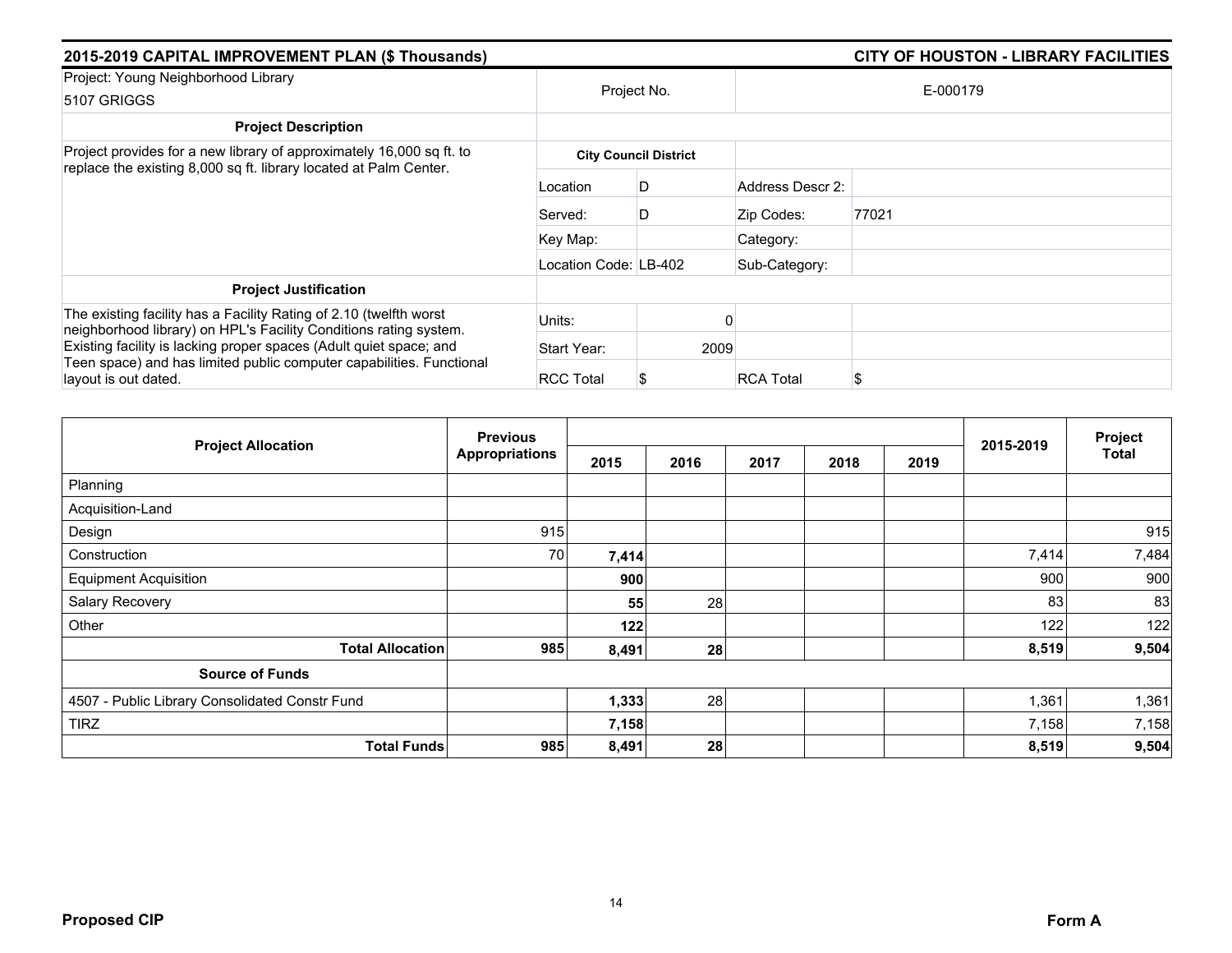| 2015-2019 CAPITAL IMPROVEMENT PLAN (\$ Thousands)                                                                                                                                                                               | <b>CITY OF HOUSTON - LIBRARY FACILITIES</b> |                              |                  |          |  |  |  |
|---------------------------------------------------------------------------------------------------------------------------------------------------------------------------------------------------------------------------------|---------------------------------------------|------------------------------|------------------|----------|--|--|--|
| Project: Walter Roof Replacement<br>7660 CLAREWOOD                                                                                                                                                                              | Project No.                                 |                              |                  | E-000182 |  |  |  |
| <b>Project Description</b>                                                                                                                                                                                                      |                                             |                              |                  |          |  |  |  |
| Reseal the exterior surfaces of the building envelope. Hence,                                                                                                                                                                   |                                             | <b>City Council District</b> |                  |          |  |  |  |
| extending the life of the building. Replace the existing metal<br>standing seam roof with a new metal standing seam roof; repair or<br>replace windows as required; and repair existing ceramic tile<br>exterior wall surfaces. | Location                                    |                              | Address Descr 2: |          |  |  |  |
|                                                                                                                                                                                                                                 | Served:                                     |                              | Zip Codes:       | 77036    |  |  |  |
|                                                                                                                                                                                                                                 | Key Map:                                    |                              | Category:        |          |  |  |  |
|                                                                                                                                                                                                                                 | Location Code: UA-00                        |                              | Sub-Category:    |          |  |  |  |
| <b>Project Justification</b>                                                                                                                                                                                                    |                                             |                              |                  |          |  |  |  |
| Per the Governmental Accounting Standards Board (GASB) Statement No.<br>34 average life of roof covering is 10 years; window surfaces is                                                                                        | Units:                                      |                              |                  |          |  |  |  |
| 20 years and exterior wall surfaces is 50 years. The building was                                                                                                                                                               | Start Year:                                 |                              |                  |          |  |  |  |
| constructed in 1978 and was renovated in 2000. The roof was<br>replaced in 1997.                                                                                                                                                | <b>RCC Total</b>                            |                              | <b>RCA Total</b> |          |  |  |  |

| <b>Project Allocation</b>                      | <b>Previous</b>       |      |      |      | 2015-2019 | Project |     |              |
|------------------------------------------------|-----------------------|------|------|------|-----------|---------|-----|--------------|
|                                                | <b>Appropriations</b> | 2015 | 2016 | 2017 | 2018      | 2019    |     | <b>Total</b> |
| Planning                                       |                       |      |      |      |           |         |     |              |
| Acquisition-Land                               |                       |      |      |      |           |         |     |              |
| Design                                         |                       |      |      |      |           | 75      | 75  | 75           |
| Construction                                   |                       |      |      |      |           | 350     | 350 | 350          |
| <b>Equipment Acquisition</b>                   |                       |      |      |      |           |         |     |              |
| Salary Recovery                                |                       |      |      |      |           | 34      | 34  | 34           |
| Other                                          |                       |      |      |      |           |         |     |              |
| <b>Total Allocation</b>                        |                       |      |      |      |           | 459     | 459 | 459          |
| <b>Source of Funds</b>                         |                       |      |      |      |           |         |     |              |
| 4507 - Public Library Consolidated Constr Fund |                       |      |      |      |           |         |     | $\mathbf 0$  |
| <b>Future Bond Election</b>                    |                       |      |      |      |           | 459     | 459 | 459          |
| <b>Total Funds</b>                             |                       |      |      |      |           | 459     | 459 | 459          |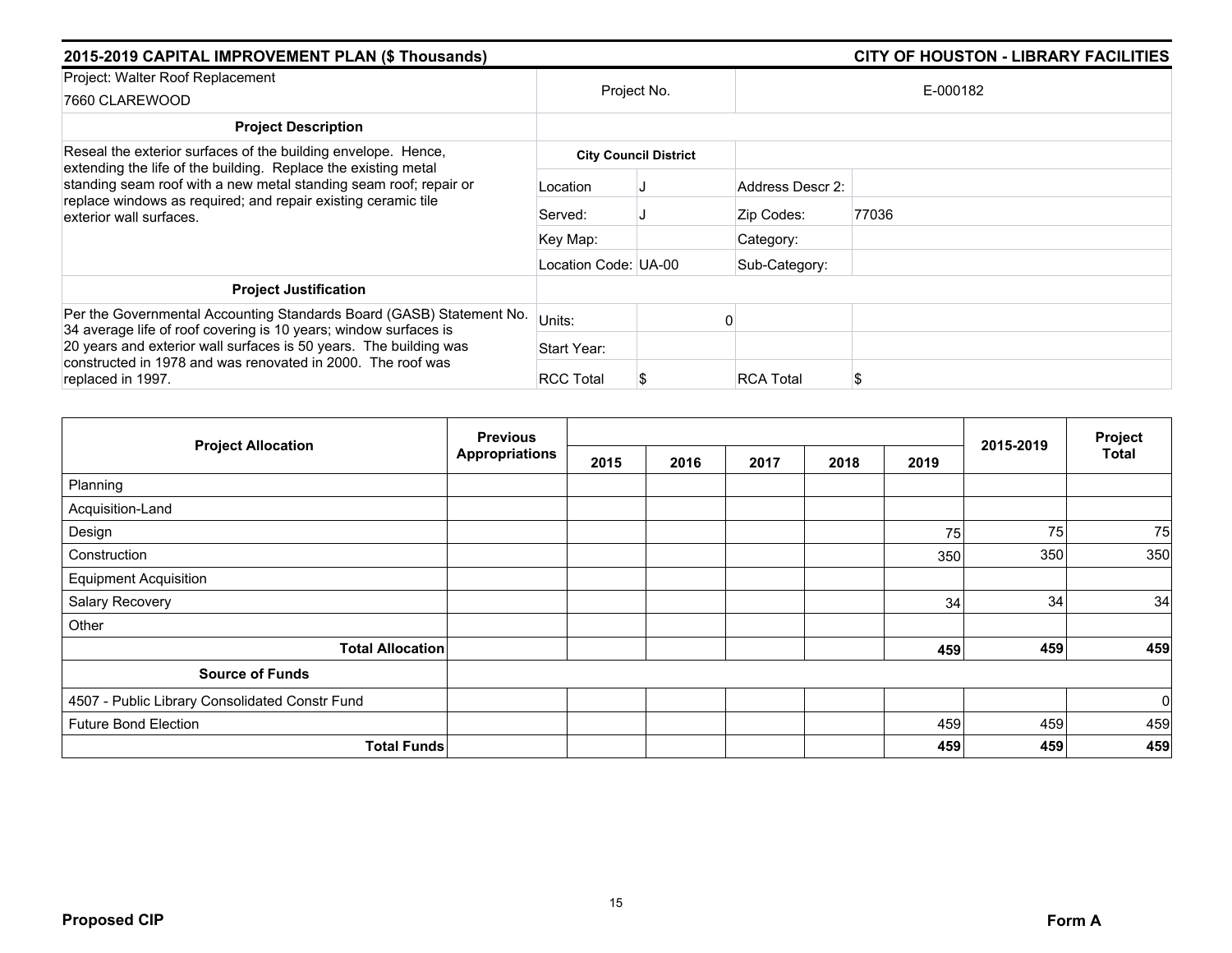| 2015-2019 CAPITAL IMPROVEMENT PLAN (\$ Thousands)                                                                                                  | <b>CITY OF HOUSTON - LIBRARY FACILITIES</b> |                              |                  |          |
|----------------------------------------------------------------------------------------------------------------------------------------------------|---------------------------------------------|------------------------------|------------------|----------|
| Project: Robinson-Westchase Neighborhood Library<br>3223 WILCREST                                                                                  | Project No.                                 |                              |                  | E-000188 |
| <b>Project Description</b>                                                                                                                         |                                             |                              |                  |          |
| Project provides for the renovation of the existing 18,094 sq ft.<br>neighborhood library which was built in 1991 and has never been<br>renovated. |                                             | <b>City Council District</b> |                  |          |
|                                                                                                                                                    | Location                                    |                              | Address Descr 2: |          |
|                                                                                                                                                    | Served:                                     |                              | Zip Codes:       | 77042    |
|                                                                                                                                                    | Key Map:                                    |                              | Category:        |          |
|                                                                                                                                                    | Location Code: LB-440                       |                              | Sub-Category:    |          |
| <b>Project Justification</b>                                                                                                                       |                                             |                              |                  |          |
| The existing facility has a Facility Rating of 1.93 (tied with three<br>other locations for second worst neighborhood library) on HPL's            | Units:                                      |                              |                  |          |
| Facility Conditions rating system. Mechanical system and<br>interior finishes are nearing end of life. Functional layout is out<br>dated.          | Start Year:                                 |                              |                  |          |
|                                                                                                                                                    | <b>RCC Total</b>                            |                              | <b>RCA Total</b> | S        |

| <b>Project Allocation</b>                      | <b>Previous</b>       |      |       |      |      |      | 2015-2019 | Project      |
|------------------------------------------------|-----------------------|------|-------|------|------|------|-----------|--------------|
|                                                | <b>Appropriations</b> | 2015 | 2016  | 2017 | 2018 | 2019 |           | <b>Total</b> |
| Planning                                       |                       |      |       |      |      |      |           |              |
| Acquisition-Land                               |                       |      |       |      |      |      |           |              |
| Design                                         |                       | 731  |       |      |      |      | 731       | 731          |
| Construction                                   |                       | 50   | 5,977 |      |      |      | 6,027     | 6,027        |
| <b>Equipment Acquisition</b>                   |                       |      | 362   |      |      |      | 362       | 362          |
| Salary Recovery                                |                       | 55   | 53    | 28   |      |      | 136       | 136          |
| Other                                          |                       | 13   | 86    |      |      |      | 98        | 98           |
| <b>Total Allocation</b>                        |                       | 848  | 6,477 | 28   |      |      | 7,354     | 7,354        |
| <b>Source of Funds</b>                         |                       |      |       |      |      |      |           |              |
| 4507 - Public Library Consolidated Constr Fund |                       | 848  | 6,477 | 28   |      |      | 7,354     | 7,354        |
| <b>Total Funds</b>                             |                       | 848  | 6,477 | 28   |      |      | 7,354     | 7,354        |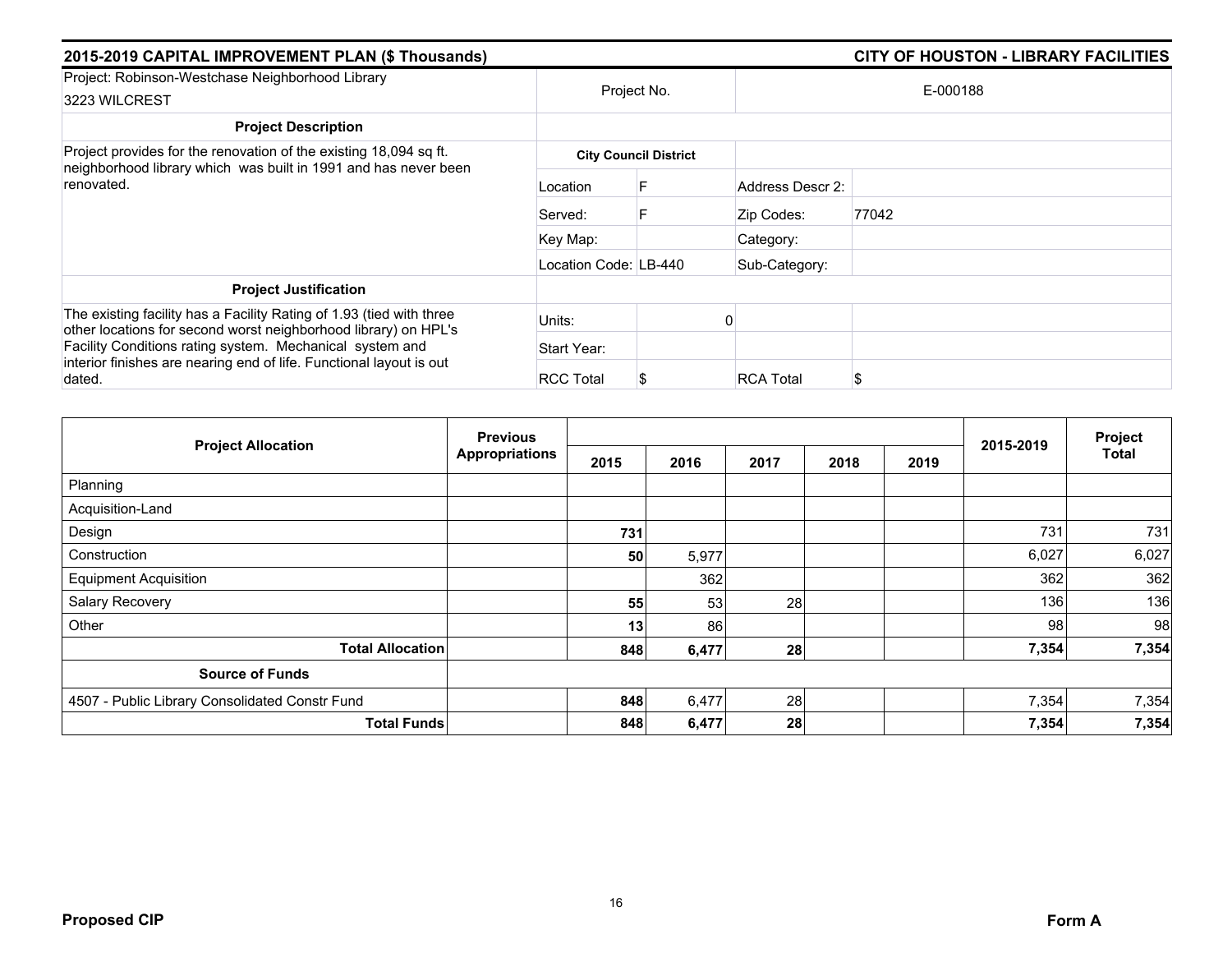| 2015-2019 CAPITAL IMPROVEMENT PLAN (\$ Thousands)                                                                                                                                                                                                                     |                      |                              |                  | <b>CITY OF HOUSTON - LIBRARY FACILITIES</b> |  |  |
|-----------------------------------------------------------------------------------------------------------------------------------------------------------------------------------------------------------------------------------------------------------------------|----------------------|------------------------------|------------------|---------------------------------------------|--|--|
| Project: Gregory School Row Houses<br>1300 VICTOR STREET                                                                                                                                                                                                              | Project No.          |                              | E-000195         |                                             |  |  |
| <b>Project Description</b>                                                                                                                                                                                                                                            |                      |                              |                  |                                             |  |  |
| The home sites will blend into the library property and provide a                                                                                                                                                                                                     |                      | <b>City Council District</b> |                  |                                             |  |  |
| unified appearance for the Gregory Library. One will be restored to<br>the condition when it was lived in by a family that had children<br>attending the Gregory School. Another will be restored for use as<br>an artist's studio. The third for use as an overflow. | Location             | C                            | Address Descr 2: |                                             |  |  |
|                                                                                                                                                                                                                                                                       | Served:              | W                            | Zip Codes:       | 77019                                       |  |  |
|                                                                                                                                                                                                                                                                       | Key Map:             |                              | Category:        |                                             |  |  |
|                                                                                                                                                                                                                                                                       | Location Code: UA-00 |                              | Sub-Category:    |                                             |  |  |
| <b>Project Justification</b>                                                                                                                                                                                                                                          |                      |                              |                  |                                             |  |  |
| By historically preserving these row houses, the city is seeking to<br>save a piece of the past. The adaptive reuse of these houses will<br>be very beneficial to the community and its historical                                                                    | Units:               |                              |                  |                                             |  |  |
|                                                                                                                                                                                                                                                                       | Start Year:          | 2014                         |                  |                                             |  |  |
| significance and will add value to the community.                                                                                                                                                                                                                     | <b>RCC Total</b>     | S                            | <b>RCA Total</b> | \$                                          |  |  |

| <b>Project Allocation</b>                      | <b>Previous</b>       |                 |                 |      |      | Project |           |              |
|------------------------------------------------|-----------------------|-----------------|-----------------|------|------|---------|-----------|--------------|
|                                                | <b>Appropriations</b> | 2015            | 2016            | 2017 | 2018 | 2019    | 2015-2019 | <b>Total</b> |
| Planning                                       |                       |                 |                 |      |      |         |           |              |
| Acquisition-Land                               |                       |                 |                 |      |      |         |           |              |
| Design                                         | 55                    |                 |                 |      |      |         |           | 55           |
| Construction                                   | 70                    | 750             |                 |      |      |         | 750       | 820          |
| <b>Equipment Acquisition</b>                   |                       | 50              |                 |      |      |         | 50        | 50           |
| Salary Recovery                                |                       | 55              | 13              |      |      |         | 68        | 68           |
| Other                                          |                       | 13 <sub>1</sub> |                 |      |      |         | 13        | 13           |
| <b>Total Allocation</b>                        | 125                   | 868             | 13              |      |      |         | 881       | 1,006        |
| <b>Source of Funds</b>                         |                       |                 |                 |      |      |         |           |              |
| 4507 - Public Library Consolidated Constr Fund | 125                   | 868             | 13              |      |      |         | 881       | 1,006        |
| <b>Total Funds</b>                             | 125                   | 868             | 13 <sup>1</sup> |      |      |         | 881       | 1,006        |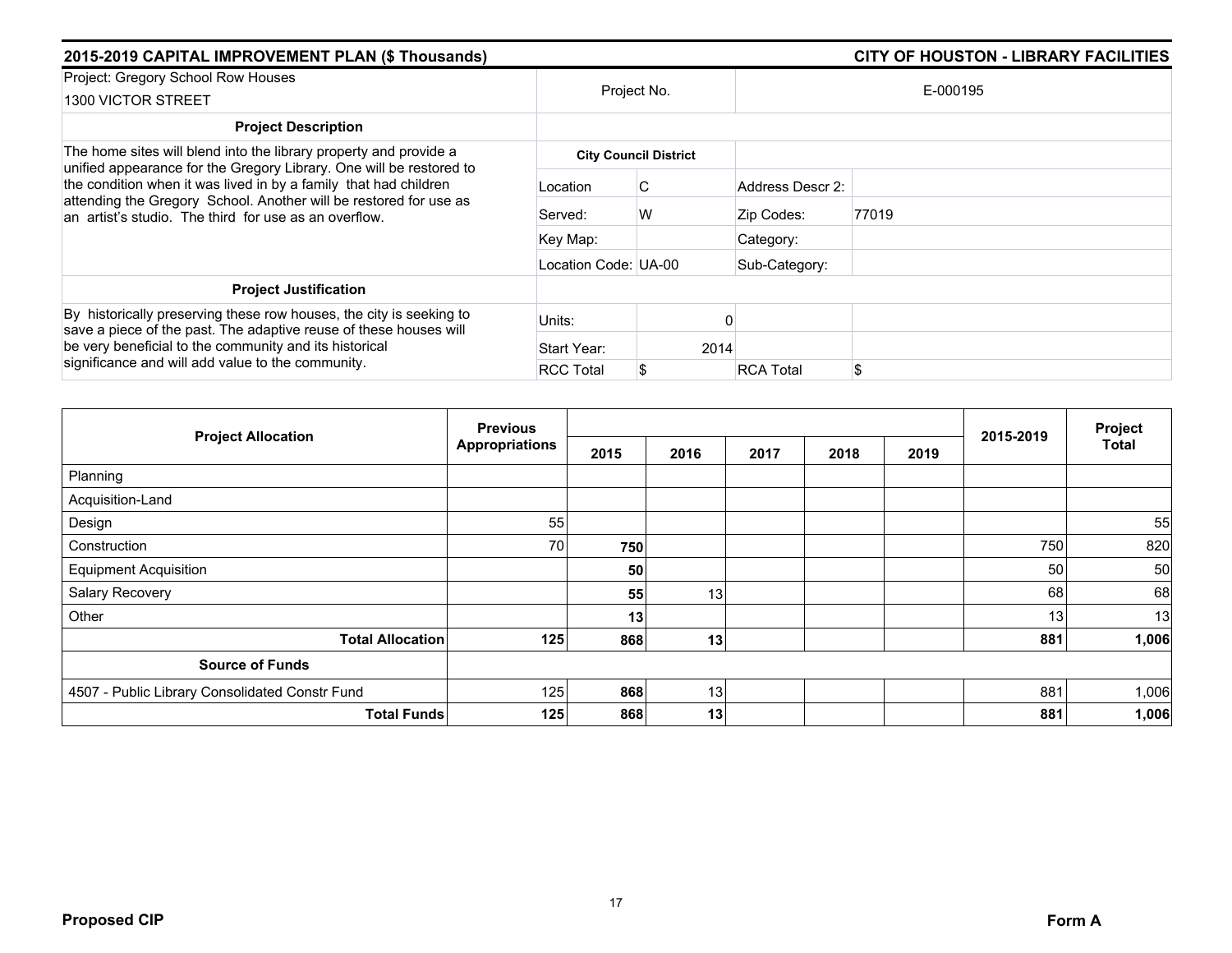| 2015-2019 CAPITAL IMPROVEMENT PLAN (\$ Thousands)                                                                                                                                                         |                      |                              |                  | <b>CITY OF HOUSTON - LIBRARY FACILITIES</b> |
|-----------------------------------------------------------------------------------------------------------------------------------------------------------------------------------------------------------|----------------------|------------------------------|------------------|---------------------------------------------|
| Project: Central Library Plaza-Improvements<br>500 MCKINNEY                                                                                                                                               | Project No.          |                              |                  | E-000197                                    |
| <b>Project Description</b>                                                                                                                                                                                |                      |                              |                  |                                             |
| Renovate the plaza into a useable green programming and meeting<br>space which provides for good security.                                                                                                |                      | <b>City Council District</b> |                  |                                             |
|                                                                                                                                                                                                           | Location             |                              | Address Descr 2: |                                             |
|                                                                                                                                                                                                           | Served:              | W                            | Zip Codes:       | 77002                                       |
|                                                                                                                                                                                                           | Key Map:             |                              | Category:        |                                             |
|                                                                                                                                                                                                           | Location Code: UA-00 |                              | Sub-Category:    |                                             |
| <b>Project Justification</b>                                                                                                                                                                              |                      |                              |                  |                                             |
| The plaza is an uninviting space that lacks the basic<br>infrastructure/amenities to become a programmable extension of HPL                                                                               | Units:               |                              |                  |                                             |
| and downtown Houston. The lack of draw and functionality defaults<br>the primary use of the Plaza to either a pathway to somewhere else<br>for downtown pedestrians or as a hangout for transient groups. | Start Year:          |                              |                  |                                             |
|                                                                                                                                                                                                           | <b>RCC Total</b>     |                              | <b>RCA Total</b> | S                                           |

| <b>Project Allocation</b>                      | <b>Previous</b><br><b>Appropriations</b> |      |      |      | 2015-2019 | Project |       |              |
|------------------------------------------------|------------------------------------------|------|------|------|-----------|---------|-------|--------------|
|                                                |                                          | 2015 | 2016 | 2017 | 2018      | 2019    |       | <b>Total</b> |
| Planning                                       |                                          | 2    | 14   |      |           |         | 15    | 15           |
| Acquisition-Land                               |                                          |      |      |      |           |         |       |              |
| Design                                         |                                          | 90   |      |      |           |         | 90    | 90           |
| Construction                                   |                                          |      | 777  |      |           |         | 777   | 777          |
| <b>Equipment Acquisition</b>                   |                                          |      | 35   |      |           |         | 35    | 35           |
| Salary Recovery                                |                                          | 28   | 55   |      |           |         | 83    | 83           |
| Other                                          |                                          |      |      |      |           |         |       |              |
| <b>Total Allocation</b>                        |                                          | 120  | 880  |      |           |         | 1,000 | 1,000        |
| <b>Source of Funds</b>                         |                                          |      |      |      |           |         |       |              |
| 4507 - Public Library Consolidated Constr Fund |                                          | 23   | 532  |      |           |         | 555   | 555          |
| <b>TIRZ</b>                                    |                                          | 97   | 349  |      |           |         | 445   | 445          |
| <b>Total Funds</b>                             |                                          | 120  | 880  |      |           |         | 1,000 | 1,000        |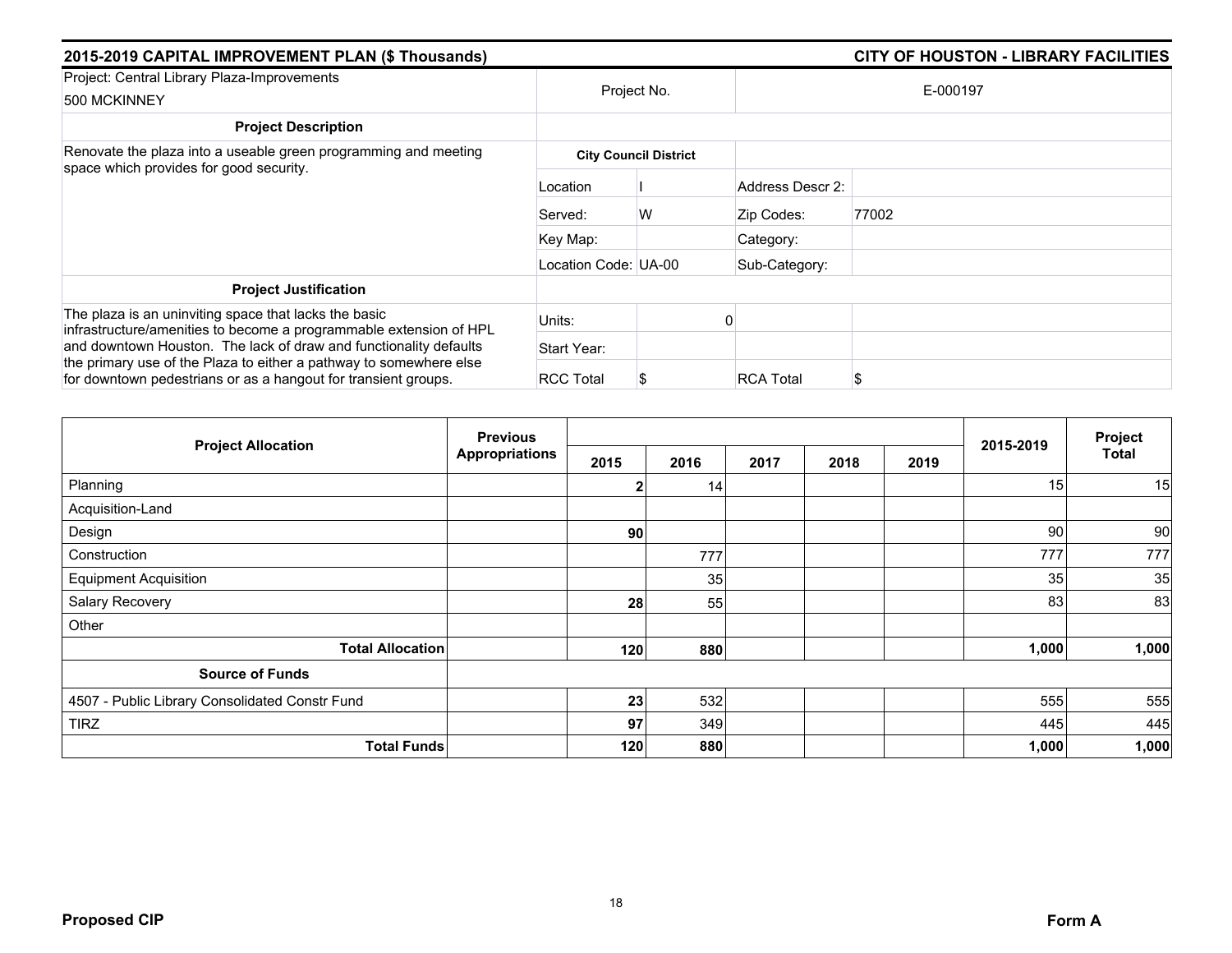| 2015-2019 CAPITAL IMPROVEMENT PLAN (\$ Thousands)                                    |                      |                              |                  | <b>CITY OF HOUSTON - LIBRARY FACILITIES</b> |
|--------------------------------------------------------------------------------------|----------------------|------------------------------|------------------|---------------------------------------------|
| Project: Collier Roof Replacement<br>6200 PINEMONT                                   |                      | Project No.                  |                  | E-000200                                    |
| <b>Project Description</b>                                                           |                      |                              |                  |                                             |
| Roof replacement                                                                     |                      | <b>City Council District</b> |                  |                                             |
|                                                                                      | Location             | C                            | Address Descr 2: |                                             |
|                                                                                      | Served:              | W                            | Zip Codes:       | 77092                                       |
|                                                                                      | Key Map:             |                              | Category:        |                                             |
|                                                                                      | Location Code: UA-00 |                              | Sub-Category:    |                                             |
| <b>Project Justification</b>                                                         |                      |                              |                  |                                             |
| By upgrading the roofs of our facilities, the libraries are safe and<br>easy to use. | Units:               |                              |                  |                                             |
|                                                                                      | Start Year:          | 2014                         |                  |                                             |
|                                                                                      | <b>RCC Total</b>     | \$                           | <b>RCA Total</b> | \$                                          |

| <b>Project Allocation</b>                      | <b>Previous</b><br><b>Appropriations</b> |      |      |      |      |      | Project   |              |
|------------------------------------------------|------------------------------------------|------|------|------|------|------|-----------|--------------|
|                                                |                                          | 2015 | 2016 | 2017 | 2018 | 2019 | 2015-2019 | <b>Total</b> |
| Planning                                       |                                          |      |      |      |      |      |           |              |
| Acquisition-Land                               |                                          |      |      |      |      |      |           |              |
| Design                                         |                                          | 75   |      |      |      |      | 75        | 75           |
| Construction                                   | 308                                      | 350  |      |      |      |      | 350       | 658          |
| <b>Equipment Acquisition</b>                   |                                          |      |      |      |      |      |           |              |
| Salary Recovery                                |                                          | 34   |      |      |      |      | 34        | 34           |
| Other                                          |                                          |      |      |      |      |      |           |              |
| <b>Total Allocation</b>                        | 308                                      | 459  |      |      |      |      | 459       | 767          |
| <b>Source of Funds</b>                         |                                          |      |      |      |      |      |           |              |
| 4507 - Public Library Consolidated Constr Fund | 308                                      | 459  |      |      |      |      | 459       | 767          |
| <b>Total Funds</b>                             | 308                                      | 459  |      |      |      |      | 459       | 767          |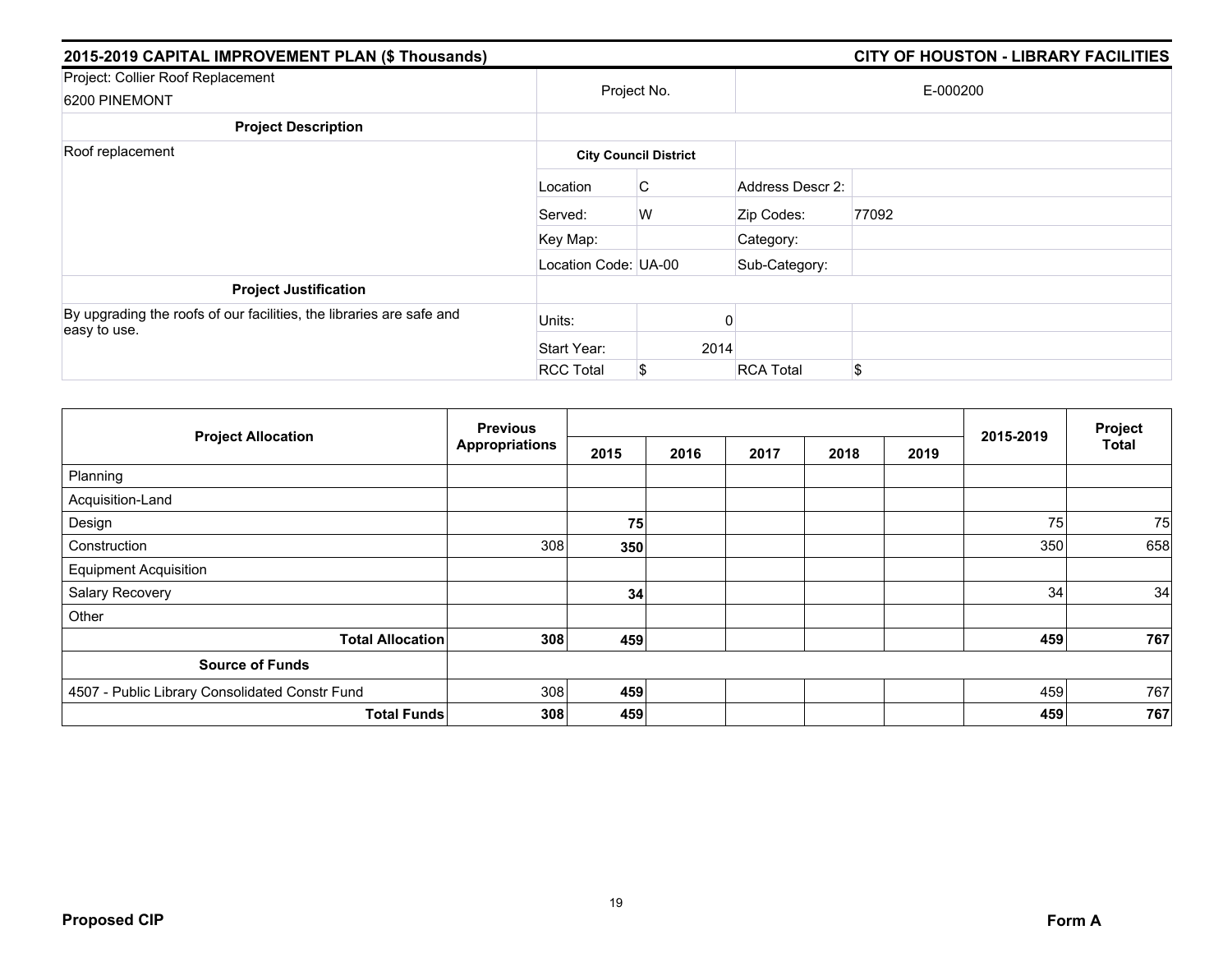| 2015-2019 CAPITAL IMPROVEMENT PLAN (\$ Thousands)                                    |                      |                              |                  | <b>CITY OF HOUSTON - LIBRARY FACILITIES</b> |
|--------------------------------------------------------------------------------------|----------------------|------------------------------|------------------|---------------------------------------------|
| Project: Carnegie Library Roof Replacement<br>1050 QUITMAN                           | Project No.          |                              |                  | E-000205                                    |
| <b>Project Description</b>                                                           |                      |                              |                  |                                             |
| Roof Replacement                                                                     |                      | <b>City Council District</b> |                  |                                             |
|                                                                                      | Location             | H                            | Address Descr 2: |                                             |
|                                                                                      | Served:              | W                            | Zip Codes:       | 77009                                       |
|                                                                                      | Key Map:             |                              | Category:        |                                             |
|                                                                                      | Location Code: UA-00 |                              | Sub-Category:    |                                             |
| <b>Project Justification</b>                                                         |                      |                              |                  |                                             |
| By upgrading the roofs of our facilities, the<br>libraries are safe and easy to use. | Units:               |                              |                  |                                             |
|                                                                                      | Start Year:          |                              |                  |                                             |
|                                                                                      | <b>RCC Total</b>     | \$                           | <b>RCA Total</b> | \$                                          |

| <b>Project Allocation</b>                      | <b>Previous</b><br><b>Appropriations</b> |      |      |      | Project |      |           |              |
|------------------------------------------------|------------------------------------------|------|------|------|---------|------|-----------|--------------|
|                                                |                                          | 2015 | 2016 | 2017 | 2018    | 2019 | 2015-2019 | <b>Total</b> |
| Planning                                       |                                          |      |      |      |         |      |           |              |
| Acquisition-Land                               |                                          |      |      |      |         |      |           |              |
| Design                                         |                                          |      | 75   |      |         |      | 75        | 75           |
| Construction                                   |                                          |      | 350  |      |         |      | 350       | 350          |
| <b>Equipment Acquisition</b>                   |                                          |      |      |      |         |      |           |              |
| Salary Recovery                                |                                          |      | 34   |      |         |      | 34        | 34           |
| Other                                          |                                          |      |      |      |         |      |           |              |
| <b>Total Allocation</b>                        |                                          |      | 459  |      |         |      | 459       | 459          |
| <b>Source of Funds</b>                         |                                          |      |      |      |         |      |           |              |
| 4507 - Public Library Consolidated Constr Fund |                                          |      | 459  |      |         |      | 459       | 459          |
| <b>Total Funds</b>                             |                                          |      | 459  |      |         |      | 459       | 459          |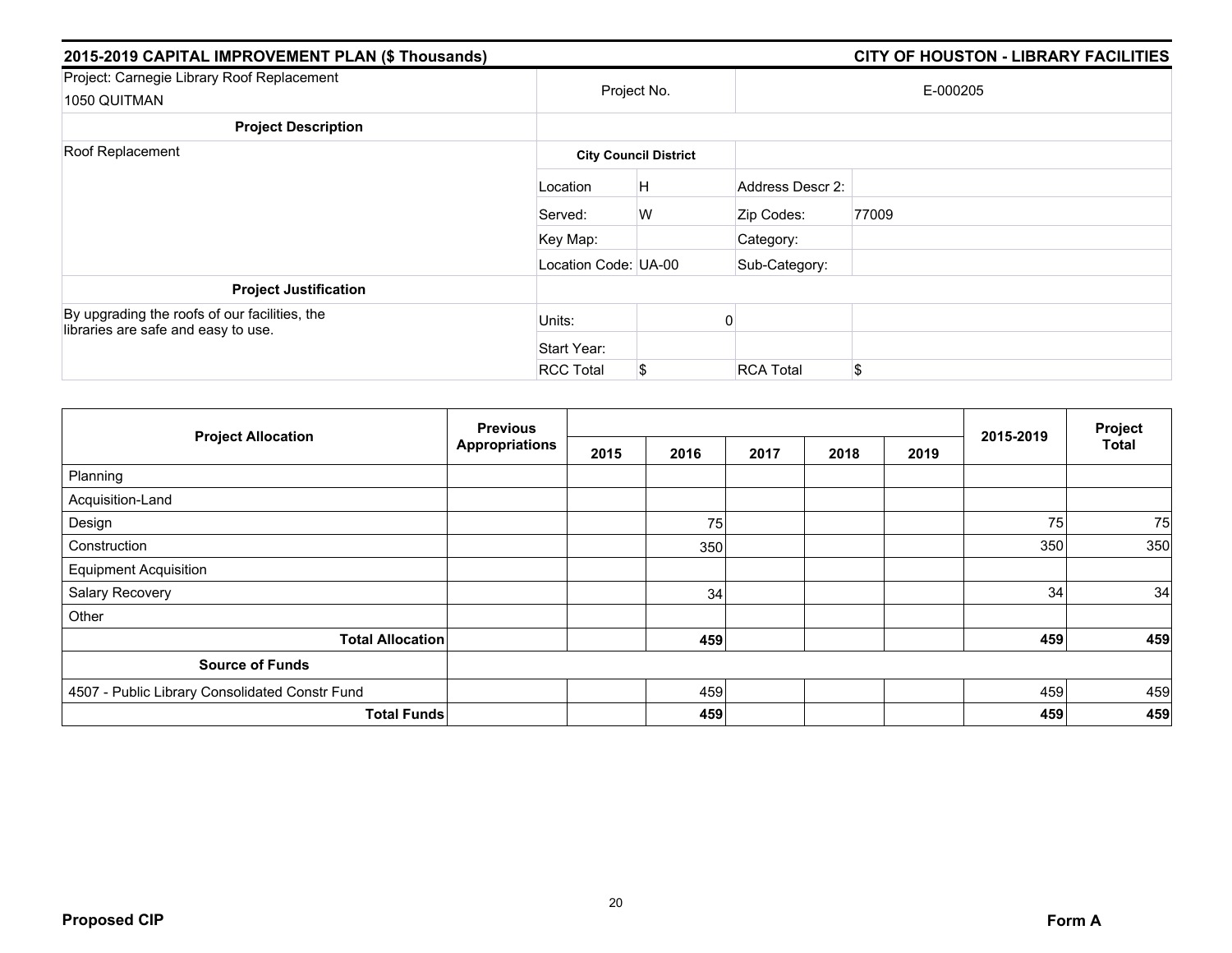| 2015-2019 CAPITAL IMPROVEMENT PLAN (\$ Thousands)                                   |                      |                              |                  | <b>CITY OF HOUSTON - LIBRARY FACILITIES</b> |
|-------------------------------------------------------------------------------------|----------------------|------------------------------|------------------|---------------------------------------------|
| Project: Pleasantville Library Roof Replacement<br>1520 GELLHORM                    | Project No.          |                              |                  | E-000206                                    |
| <b>Project Description</b>                                                          |                      |                              |                  |                                             |
| Roof Replacement                                                                    |                      | <b>City Council District</b> |                  |                                             |
|                                                                                     | Location             | B                            | Address Descr 2: |                                             |
|                                                                                     | Served:              | W                            | Zip Codes:       | 77029                                       |
|                                                                                     | Key Map:             |                              | Category:        |                                             |
|                                                                                     | Location Code: UA-00 |                              | Sub-Category:    |                                             |
| <b>Project Justification</b>                                                        |                      |                              |                  |                                             |
| By upgrading the roofs of our facilities, thelibraries are safe and<br>easy to use. | Units:               |                              |                  |                                             |
|                                                                                     | Start Year:          |                              |                  |                                             |
|                                                                                     | <b>RCC Total</b>     | \$                           | <b>RCA Total</b> | \$                                          |

| <b>Project Allocation</b>                      | <b>Previous</b><br><b>Appropriations</b> |      |      |      |      | Project |           |              |
|------------------------------------------------|------------------------------------------|------|------|------|------|---------|-----------|--------------|
|                                                |                                          | 2015 | 2016 | 2017 | 2018 | 2019    | 2015-2019 | <b>Total</b> |
| Planning                                       |                                          |      |      |      |      |         |           |              |
| Acquisition-Land                               |                                          |      |      |      |      |         |           |              |
| Design                                         |                                          | 50   |      |      |      |         | 50        | 50           |
| Construction                                   |                                          | 150  |      |      |      |         | 150       | 150          |
| <b>Equipment Acquisition</b>                   |                                          |      |      |      |      |         |           |              |
| Salary Recovery                                |                                          | 16   |      |      |      |         | 16        | 16           |
| Other                                          |                                          |      |      |      |      |         |           |              |
| <b>Total Allocation</b>                        |                                          | 216  |      |      |      |         | 216       | 216          |
| <b>Source of Funds</b>                         |                                          |      |      |      |      |         |           |              |
| 4507 - Public Library Consolidated Constr Fund |                                          | 216  |      |      |      |         | 216       | 216          |
| <b>Total Funds</b>                             |                                          | 216  |      |      |      |         | 216       | 216          |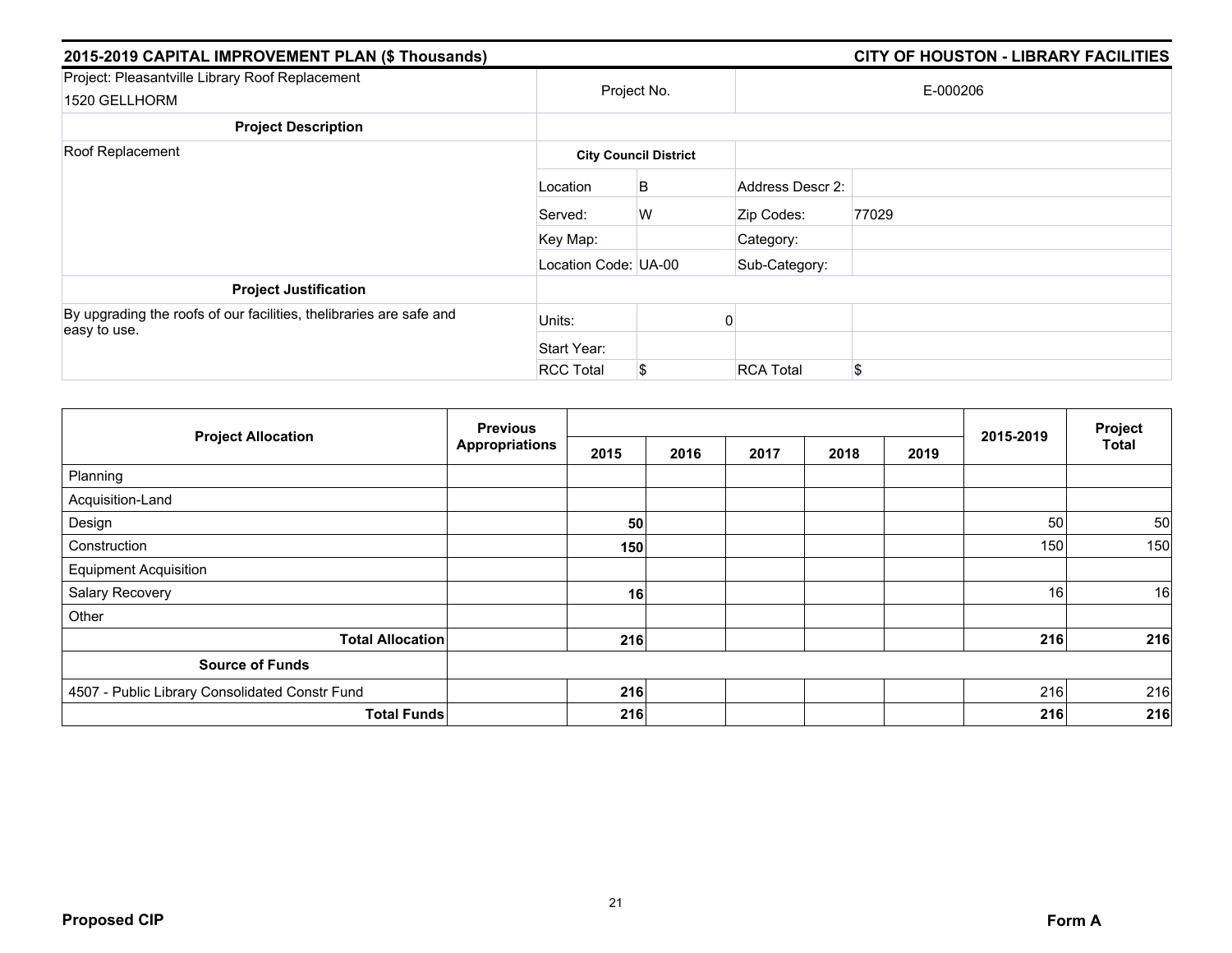| 2015-2019 CAPITAL IMPROVEMENT PLAN (\$ Thousands)                                                                                                                                                                              |                      |                              |                  | <b>CITY OF HOUSTON - LIBRARY FACILITIES</b> |
|--------------------------------------------------------------------------------------------------------------------------------------------------------------------------------------------------------------------------------|----------------------|------------------------------|------------------|---------------------------------------------|
| Project: Scenic Woods Library - Teen Room<br>10677 HOMESTEAD                                                                                                                                                                   | Project No.          |                              |                  | E-000207                                    |
| <b>Project Description</b>                                                                                                                                                                                                     |                      |                              |                  |                                             |
| The installation of a "Teen" area will include books and magazines<br>related to teenagers; study tables; computers; lounge tables and                                                                                         |                      | <b>City Council District</b> |                  |                                             |
| chairs, and contain space for Teen programs.                                                                                                                                                                                   | Location             | B                            | Address Descr 2: |                                             |
|                                                                                                                                                                                                                                | Served:              | B                            | Zip Codes:       | 77016                                       |
|                                                                                                                                                                                                                                | Key Map:             |                              | Category:        |                                             |
|                                                                                                                                                                                                                                | Location Code: UA-00 |                              | Sub-Category:    |                                             |
| <b>Project Justification</b>                                                                                                                                                                                                   |                      |                              |                  |                                             |
| In the past, the Library had only designated areas for Children and<br>Adult. The Installation of a "Teen" area will increase patron                                                                                           | Units:               |                              |                  |                                             |
| participation in ages ranging from 13-19. The "teen" area will<br>encourage reading, studying, and enjoyment of books and computers at<br>the library. Additional upgrades to other areas of the public<br>spaces maybe requir | Start Year:          |                              |                  |                                             |
|                                                                                                                                                                                                                                | <b>RCC Total</b>     | \$                           | <b>RCA Total</b> |                                             |

| <b>Project Allocation</b>                      | <b>Previous</b>       |      |      |      |      |      |           | Project      |
|------------------------------------------------|-----------------------|------|------|------|------|------|-----------|--------------|
|                                                | <b>Appropriations</b> | 2015 | 2016 | 2017 | 2018 | 2019 | 2015-2019 | <b>Total</b> |
| Planning                                       |                       |      |      |      |      |      |           |              |
| Acquisition-Land                               |                       |      |      |      |      |      |           |              |
| Design                                         |                       |      | 75   |      |      |      | 75        | 75           |
| Construction                                   |                       |      | 350  |      |      |      | 350       | 350          |
| <b>Equipment Acquisition</b>                   |                       |      |      |      |      |      |           |              |
| Salary Recovery                                |                       |      | 34   |      |      |      | 34        | 34           |
| Other                                          |                       |      |      |      |      |      |           |              |
| <b>Total Allocation</b>                        |                       |      | 459  |      |      |      | 459       | 459          |
| <b>Source of Funds</b>                         |                       |      |      |      |      |      |           |              |
| 4507 - Public Library Consolidated Constr Fund |                       |      | 459  |      |      |      | 459       | 459          |
| <b>Total Funds</b>                             |                       |      | 459  |      |      |      | 459       | 459          |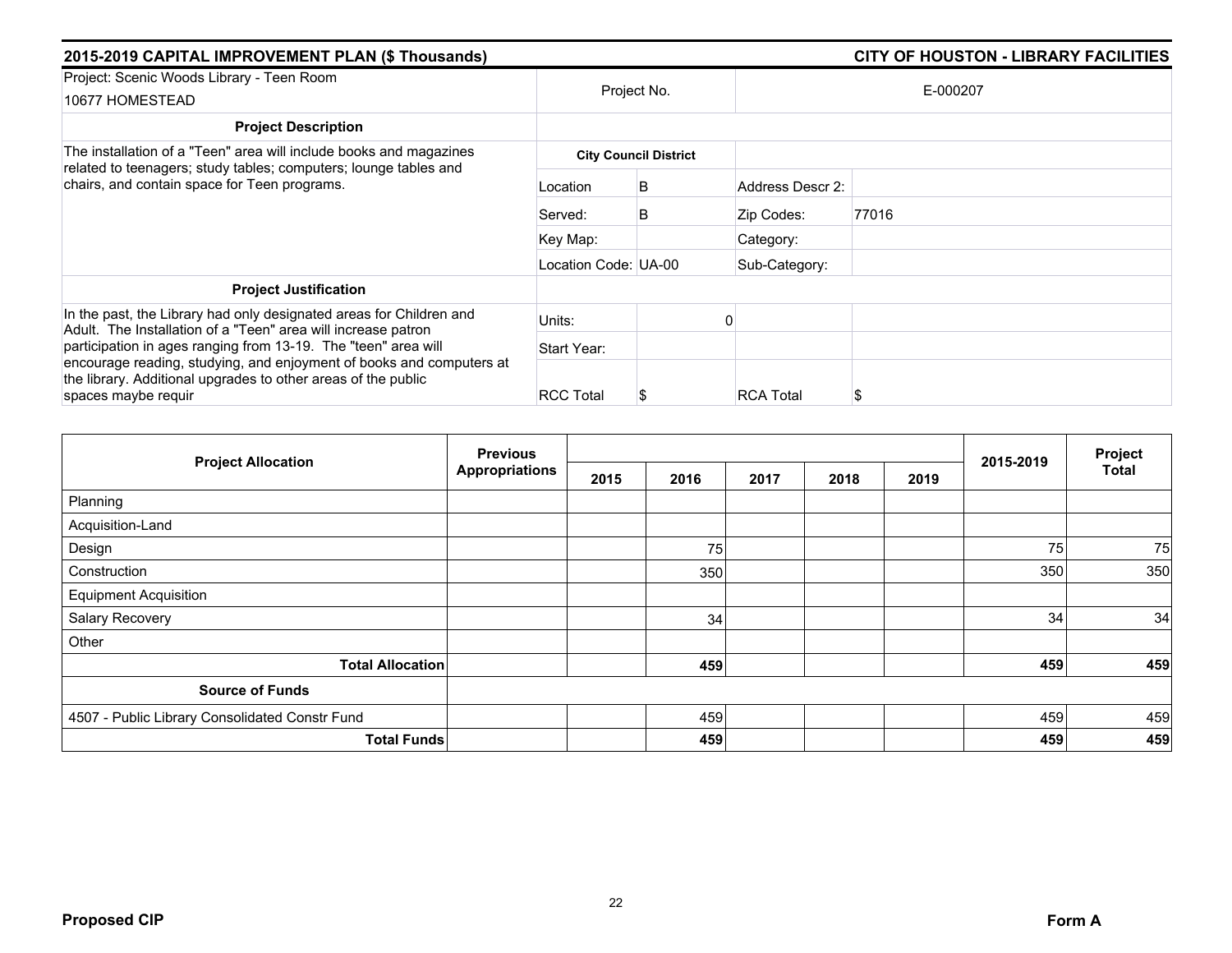| 2015-2019 CAPITAL IMPROVEMENT PLAN (\$ Thousands)                                    |                      |                              |                  | <b>CITY OF HOUSTON - LIBRARY FACILITIES</b> |  |  |
|--------------------------------------------------------------------------------------|----------------------|------------------------------|------------------|---------------------------------------------|--|--|
| Project: Ring Library Roof Replacement<br>8835 LONG POINT                            | Project No.          |                              | E-000210         |                                             |  |  |
| <b>Project Description</b>                                                           |                      |                              |                  |                                             |  |  |
| Roof Replacement                                                                     |                      | <b>City Council District</b> |                  |                                             |  |  |
|                                                                                      | Location             | A                            | Address Descr 2: |                                             |  |  |
|                                                                                      | Served:              | A                            | Zip Codes:       | 77055                                       |  |  |
|                                                                                      | Key Map:             |                              | Category:        |                                             |  |  |
|                                                                                      | Location Code: UA-00 |                              | Sub-Category:    |                                             |  |  |
| <b>Project Justification</b>                                                         |                      |                              |                  |                                             |  |  |
| By upgrading the roofs of our facilities, the<br>libraries are safe and easy to use. | Units:               |                              |                  |                                             |  |  |
|                                                                                      | Start Year:          |                              |                  |                                             |  |  |
|                                                                                      | <b>RCC Total</b>     | \$                           | <b>RCA Total</b> | \$                                          |  |  |

| <b>Project Allocation</b>                      | <b>Previous</b>       |      |      |      |      |      | 2015-2019 | Project      |
|------------------------------------------------|-----------------------|------|------|------|------|------|-----------|--------------|
|                                                | <b>Appropriations</b> | 2015 | 2016 | 2017 | 2018 | 2019 |           | <b>Total</b> |
| Planning                                       |                       |      |      |      |      |      |           |              |
| Acquisition-Land                               |                       |      |      |      |      |      |           |              |
| Design                                         |                       |      |      | 75   |      |      | 75        | 75           |
| Construction                                   |                       |      |      | 350  |      |      | 350       | 350          |
| <b>Equipment Acquisition</b>                   |                       |      |      |      |      |      |           |              |
| Salary Recovery                                |                       |      |      | 34   |      |      | 34        | 34           |
| Other                                          |                       |      |      |      |      |      |           |              |
| <b>Total Allocation</b>                        |                       |      |      | 459  |      |      | 459       | 459          |
| <b>Source of Funds</b>                         |                       |      |      |      |      |      |           |              |
| 4507 - Public Library Consolidated Constr Fund |                       |      |      | 459  |      |      | 459       | 459          |
| <b>Total Funds</b>                             |                       |      |      | 459  |      |      | 459       | 459          |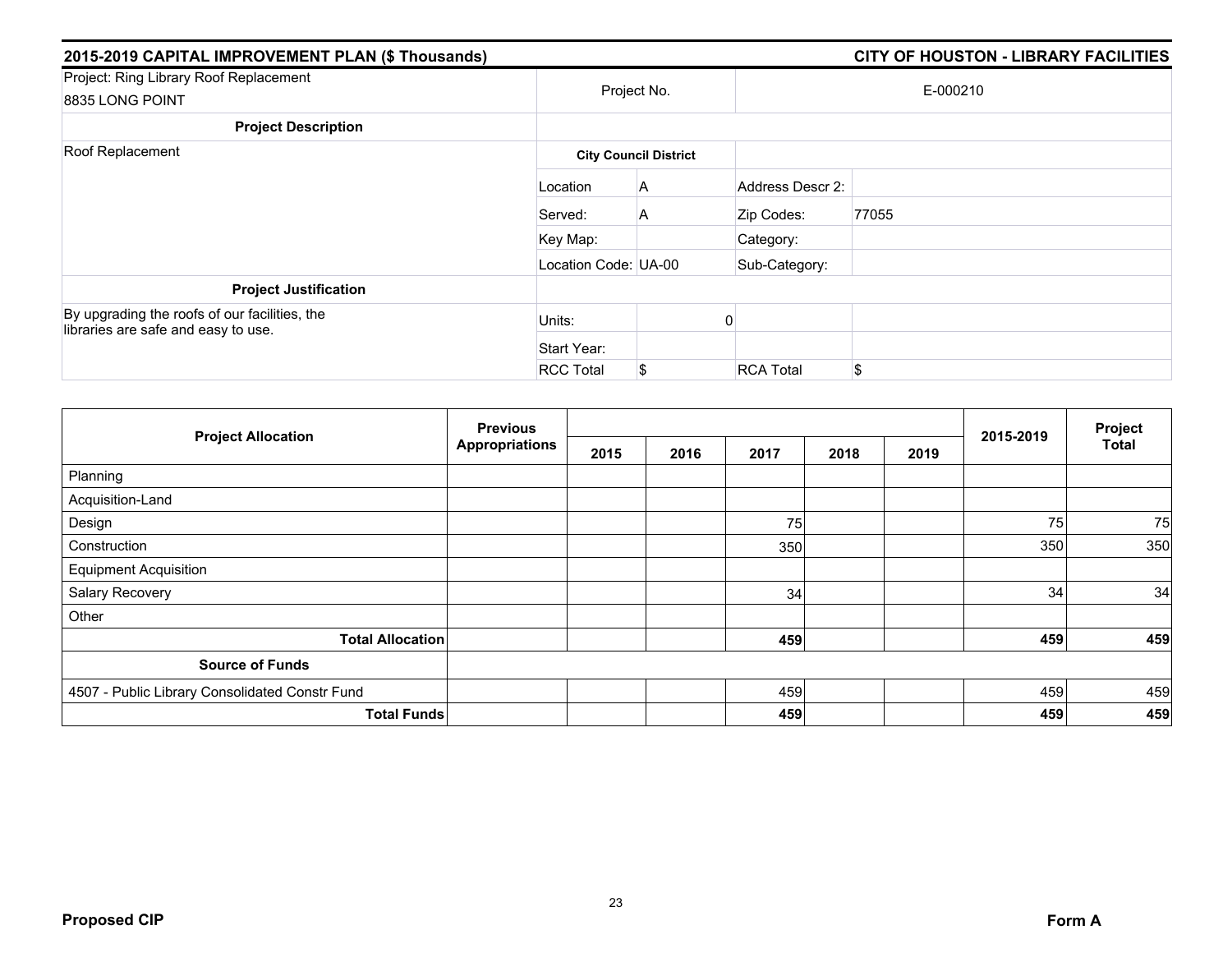| 2015-2019 CAPITAL IMPROVEMENT PLAN (\$ Thousands)                                    |                      |                              |                  | <b>CITY OF HOUSTON - LIBRARY FACILITIES</b> |
|--------------------------------------------------------------------------------------|----------------------|------------------------------|------------------|---------------------------------------------|
| Project: Kashmere Roof Replacement<br>5411 PARDEE                                    |                      | Project No.                  |                  | E-000211                                    |
| <b>Project Description</b>                                                           |                      |                              |                  |                                             |
| Roof Replacement                                                                     |                      | <b>City Council District</b> |                  |                                             |
|                                                                                      | Location             | B                            | Address Descr 2: |                                             |
|                                                                                      | Served:              | B                            | Zip Codes:       | 77026                                       |
|                                                                                      | Key Map:             |                              | Category:        |                                             |
|                                                                                      | Location Code: UA-00 |                              | Sub-Category:    |                                             |
| <b>Project Justification</b>                                                         |                      |                              |                  |                                             |
| By upgrading the roofs of our facilities, the libraries are safe and<br>easy to use. | Units:               |                              |                  |                                             |
|                                                                                      | Start Year:          |                              |                  |                                             |
|                                                                                      | <b>RCC Total</b>     | \$                           | <b>RCA Total</b> | \$                                          |

|                                                | <b>Previous</b>       |      |      |      | Project |      |           |              |
|------------------------------------------------|-----------------------|------|------|------|---------|------|-----------|--------------|
| <b>Project Allocation</b>                      | <b>Appropriations</b> | 2015 | 2016 | 2017 | 2018    | 2019 | 2015-2019 | <b>Total</b> |
| Planning                                       |                       |      |      |      |         |      |           |              |
| Acquisition-Land                               |                       |      |      |      |         |      |           |              |
| Design                                         |                       |      |      | 75   |         |      | 75        | 75           |
| Construction                                   |                       |      |      | 35   |         |      | 35        | 35           |
| <b>Equipment Acquisition</b>                   |                       |      |      |      |         |      |           |              |
| Salary Recovery                                |                       |      |      | 34   |         |      | 34        | 34           |
| Other                                          |                       |      |      |      |         |      |           |              |
| <b>Total Allocation</b>                        |                       |      |      | 144  |         |      | 144       | 144          |
| <b>Source of Funds</b>                         |                       |      |      |      |         |      |           |              |
| 4507 - Public Library Consolidated Constr Fund |                       |      |      | 144  |         |      | 144       | 144          |
|                                                | <b>Total Funds</b>    |      |      | 144  |         |      | 144       | 144          |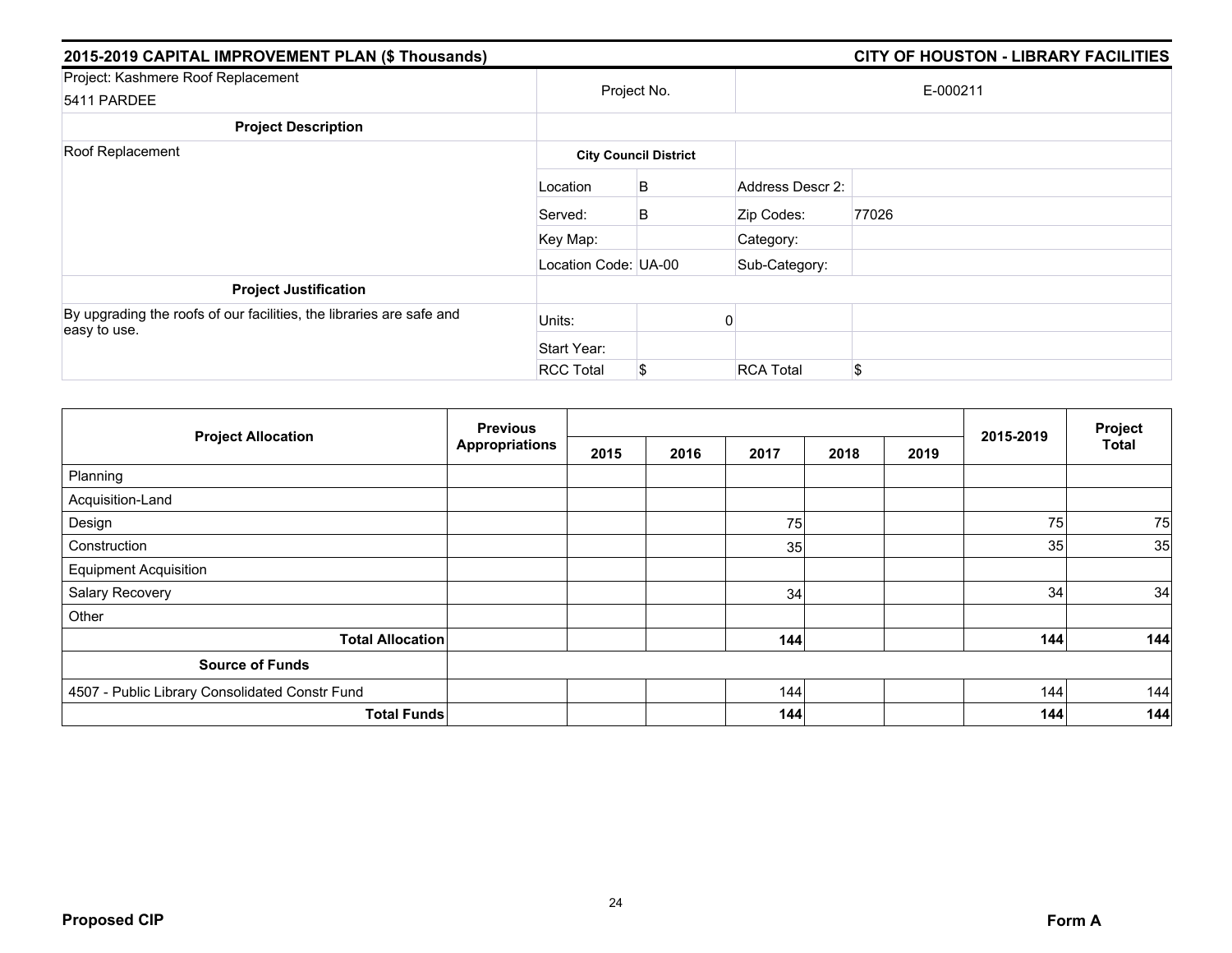| 2015-2019 CAPITAL IMPROVEMENT PLAN (\$ Thousands)                                    |                      |                              |                  | <b>CITY OF HOUSTON - LIBRARY FACILITIES</b> |  |  |
|--------------------------------------------------------------------------------------|----------------------|------------------------------|------------------|---------------------------------------------|--|--|
| Project: Park Place Library Roof Replacement<br>8145 PARK PLACE                      |                      | Project No.                  | E-000212         |                                             |  |  |
| <b>Project Description</b>                                                           |                      |                              |                  |                                             |  |  |
| Roof Replacement                                                                     |                      | <b>City Council District</b> |                  |                                             |  |  |
|                                                                                      | Location             |                              | Address Descr 2: |                                             |  |  |
|                                                                                      | Served:              |                              | Zip Codes:       | 77017                                       |  |  |
|                                                                                      | Key Map:             |                              | Category:        |                                             |  |  |
|                                                                                      | Location Code: UA-00 |                              | Sub-Category:    |                                             |  |  |
| <b>Project Justification</b>                                                         |                      |                              |                  |                                             |  |  |
| By upgrading the roofs of our facilities, the<br>libraries are safe and easy to use. | Units:               |                              |                  |                                             |  |  |
|                                                                                      | Start Year:          |                              |                  |                                             |  |  |
|                                                                                      | <b>RCC Total</b>     | \$                           | <b>RCA Total</b> | \$.                                         |  |  |

| <b>Project Allocation</b>                      | <b>Previous</b><br><b>Appropriations</b> |      |      |      |      |      |           | Project      |
|------------------------------------------------|------------------------------------------|------|------|------|------|------|-----------|--------------|
|                                                |                                          | 2015 | 2016 | 2017 | 2018 | 2019 | 2015-2019 | <b>Total</b> |
| Planning                                       |                                          |      |      |      |      |      |           |              |
| Acquisition-Land                               |                                          |      |      |      |      |      |           |              |
| Design                                         |                                          |      |      | 75   |      |      | 75        | 75           |
| Construction                                   |                                          |      |      | 350  |      |      | 350       | 350          |
| <b>Equipment Acquisition</b>                   |                                          |      |      |      |      |      |           |              |
| Salary Recovery                                |                                          |      |      | 34   |      |      | 34        | 34           |
| Other                                          |                                          |      |      |      |      |      |           |              |
| <b>Total Allocation</b>                        |                                          |      |      | 459  |      |      | 459       | 459          |
| <b>Source of Funds</b>                         |                                          |      |      |      |      |      |           |              |
| 4507 - Public Library Consolidated Constr Fund |                                          |      |      | 459  |      |      | 459       | 459          |
| <b>Total Funds</b>                             |                                          |      |      | 459  |      |      | 459       | 459          |